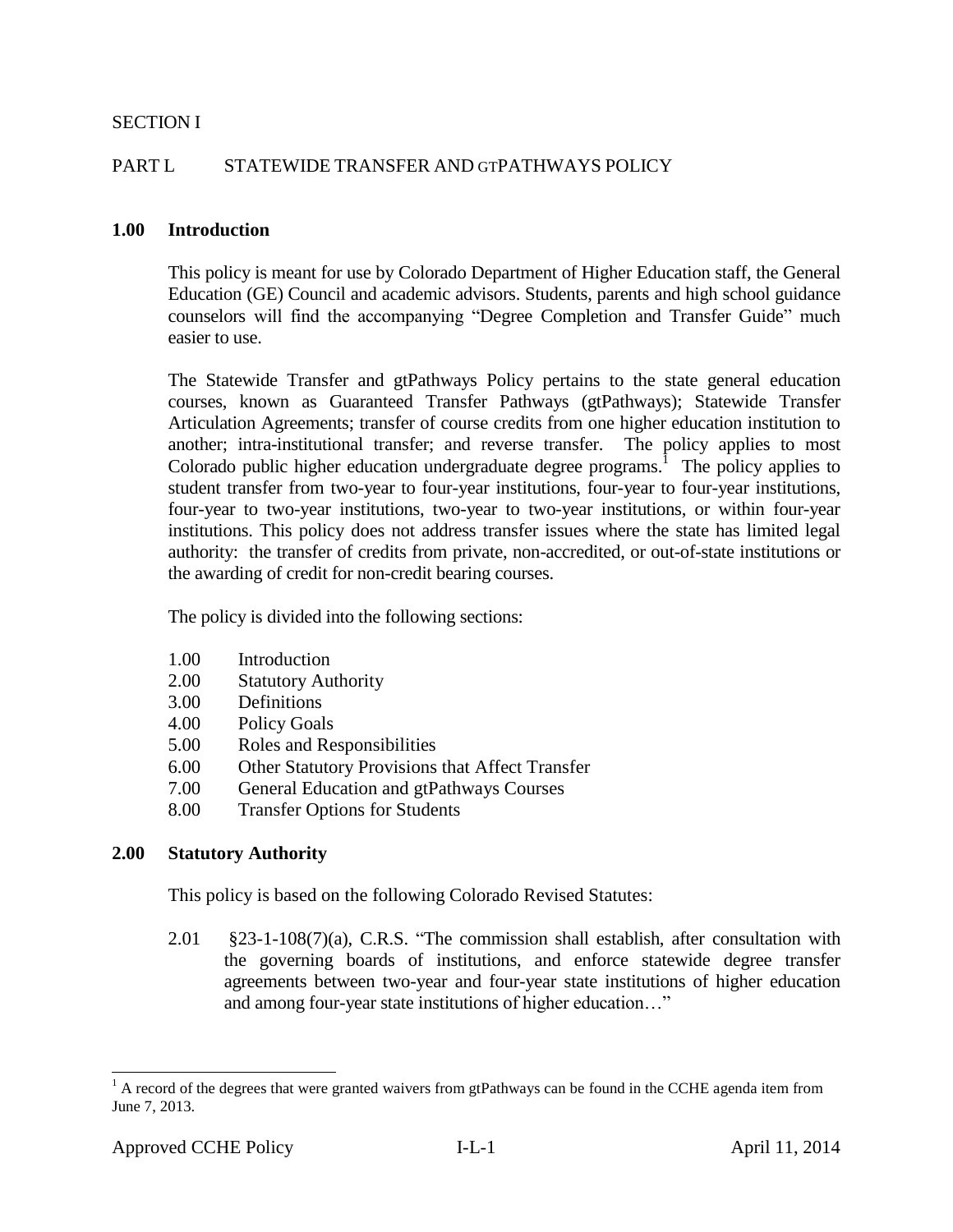- 2.02 §23-1-108.5(1), C.R.S. "The General Assembly finds, therefore, that it is in the best interests of the state for the commission to oversee the adoption of a statewide articulation matrix system of course numbering for general education courses that includes all state-supported institutions of higher education and that will ensure that the quality of and requirements that pertain to general education courses are comparable and transferable system wide."
- 2.03 §23-1-125 et seq., C.R.S. Commission directive student bill of rights degree requirements – implementation of core courses – competency testing – prior learning.
- 2.04 §23-1-125(3), C.R.S. "In creating and adopting the [gtPathways] guidelines, the department and the commission, in collaboration with the public institutions of higher education, may make allowances for baccalaureate programs that have additional degree requirements recognized by the commission."
- $2.05$  §23-1-131(3)(a), C.R.S. "The commission shall collaborate with the governing boards of the two-year and four-year institutions to develop and coordinate a process to notify students concerning eligibility for the award of an associate degree. The notification process shall apply to students at a four-year institution who have accumulated seventy credit hours at a four-year institution<sup>2</sup> and who transferred to the institution after completing the residency requirements for an associate degree at a two-year institution."
- 2.06 §23-5-122, C.R.S. "…the governing board of every state-supported institution of higher education shall have in place and enforce policies regarding transfers by students between undergraduate degree programs which are offered within the same institution or within the same institutional system."
- 2.07 §23-60-802, C.R.S. Area vocational schools credits transfer.

# **3.00 Definitions**

- 3.01 "Commission" means the Colorado Commission on Higher Education created pursuant to section Title 23, Article 1 of the Colorado Revised Statutes.
- 3.02 "Core courses" means the thirty-one credit gtPathways curriculum to which "...Individual institutions of higher education shall confirm their own core course requirements…" (i.e., general education requirements). "The core of courses shall be designed to ensure that students demonstrate competency in reading, critical thinking, written communication, mathematics, and technology. The core of courses shall consist of at least thirty credit hours but shall not exceed forty credit

 $2^2$ Note that statute has been interpreted to mean that students must have accumulated 70 credit hours in total, at all two- and four-year institutions attended, not just at a four-year institution.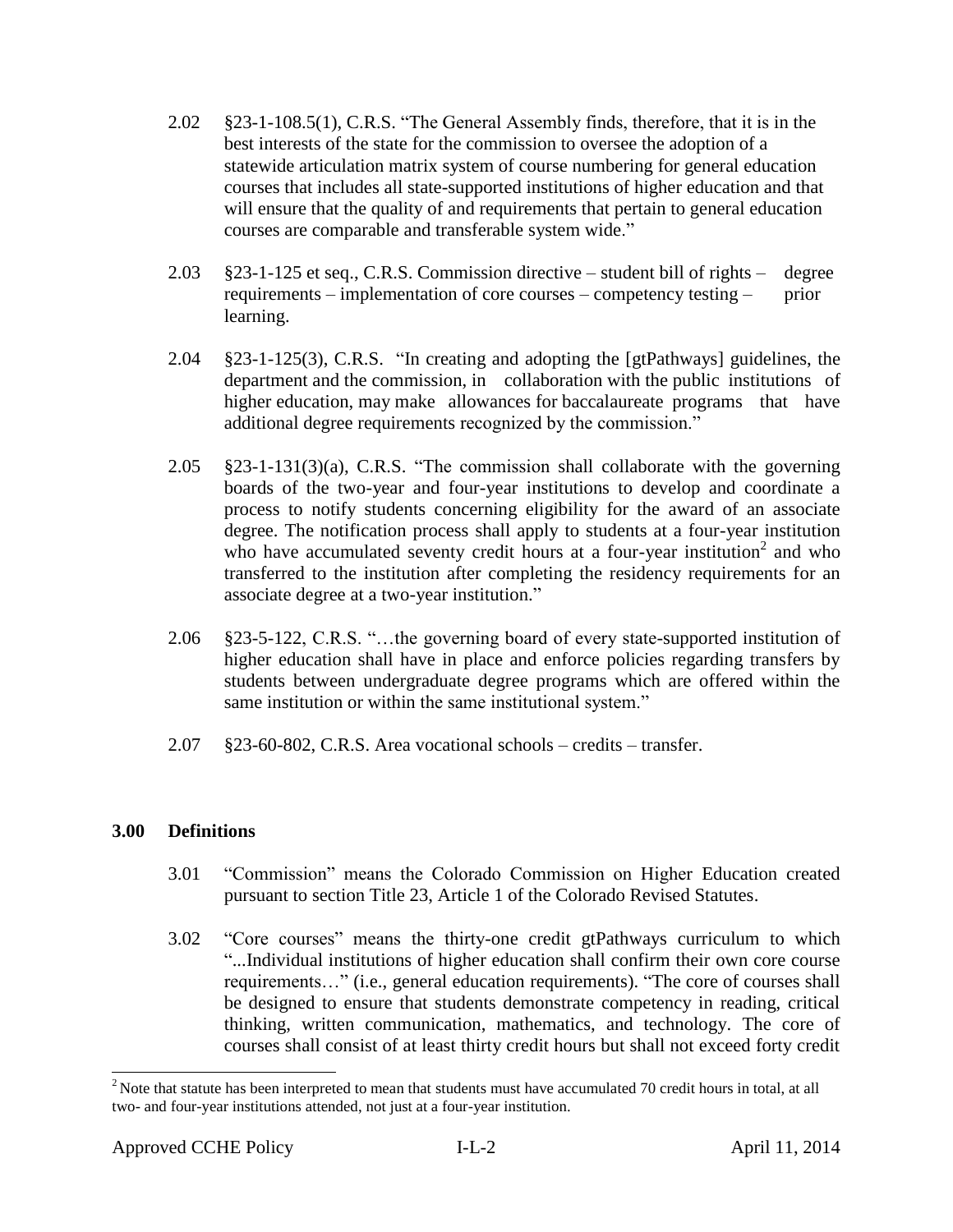hours"  $[823-1-125(3), C.R.S.]^{3}$ 

- 3.03 "Course numbering system" means the common system of numbering used by all institutions for gtPathways courses, such as GT-CO1 for an introductory written communication course, GT-CO2 for an intermediate written communication course, GT-MA1 for a mathematics course, and so on, pursuant to §23-1- 108.5(2)(b), C.R.S.
- 3.04 "Department" means the Colorado Department of Higher Education created and existing pursuant to section §24-1-114, C.R.S.
- 3.05 "GE Council" means the General Education Council convened pursuant to §23-1- 108.5(3)(a), C.R.S.
- 3.06 "gtPathways" means guaranteed transfer pathways as described in §23-1-108.5 and §23-1-125(3), C.R.S.
- 3.07 "gtPathways content criteria" means the sets of criteria for the six content areas that make up the gtPathways curriculum: 1) written communication, 2) mathematics, 3) arts and humanities, 4) social and behavioral sciences, 5) history and 6) natural and physical sciences. $4$
- 3.08 "gtPathways competency criteria" means the five competencies embedded in the gtPathways content criteria in which students must demonstrate competency: 1) critical thinking, 2) mathematics, 3) reading, 4) technology and 5) written communication, pursuant to  $\S 23$ -1-125(3), C.R.S.<sup>5</sup>
- 3.09 "'General education courses' means the group of courses offered by an institution of higher education that every student enrolled in the institution must successfully complete to attain an associate's or bachelor's degree" [§23-1-108.5(2)(c), C.R.S.] and that meet the requirements of §23-1-125(3), C.R.S. It should be noted that besides a general education core, degrees also have major and elective and other requirements (see Table 1 under section 7.00). It should also be noted that general education requirements may differ between degree programs at the same institution and that some degree programs at some institutions have received waivers from the Commission not to have to include the 31 credit gtPathways curriculum in the general education cores for some baccalaureate

l

<sup>&</sup>lt;sup>3</sup> Note that this does not apply to every degree program at every institution. Addendum B of the 2013 Performance Contracts gave institutions flexibility from having to include the gtPathways curriculum in the general education core of their Liberal Arts & Sciences baccalaureate degrees, as long as the institution continues to offer a full gtPathways curriculum for those Liberal Arts & Sciences students who choose it. Also, §23-1-125(3) gives the Commission authority to "…make allowance for baccalaureate programs that have additional degree requirements…" A list of these degrees, that do not contain the full gtPathways curriculum, is maintained on the Department's website at [http://highered.colorado.gov/Academics/Transfers/Students.html.](http://highered.colorado.gov/Academics/Transfers/Students.html) 

<sup>&</sup>lt;sup>4</sup> Available on the Department's website at<http://highered.colorado.gov/Academics/Transfers/>

<sup>&</sup>lt;sup>5</sup> Available on the Department's website at<http://highered.colorado.gov/Academics/Transfers/>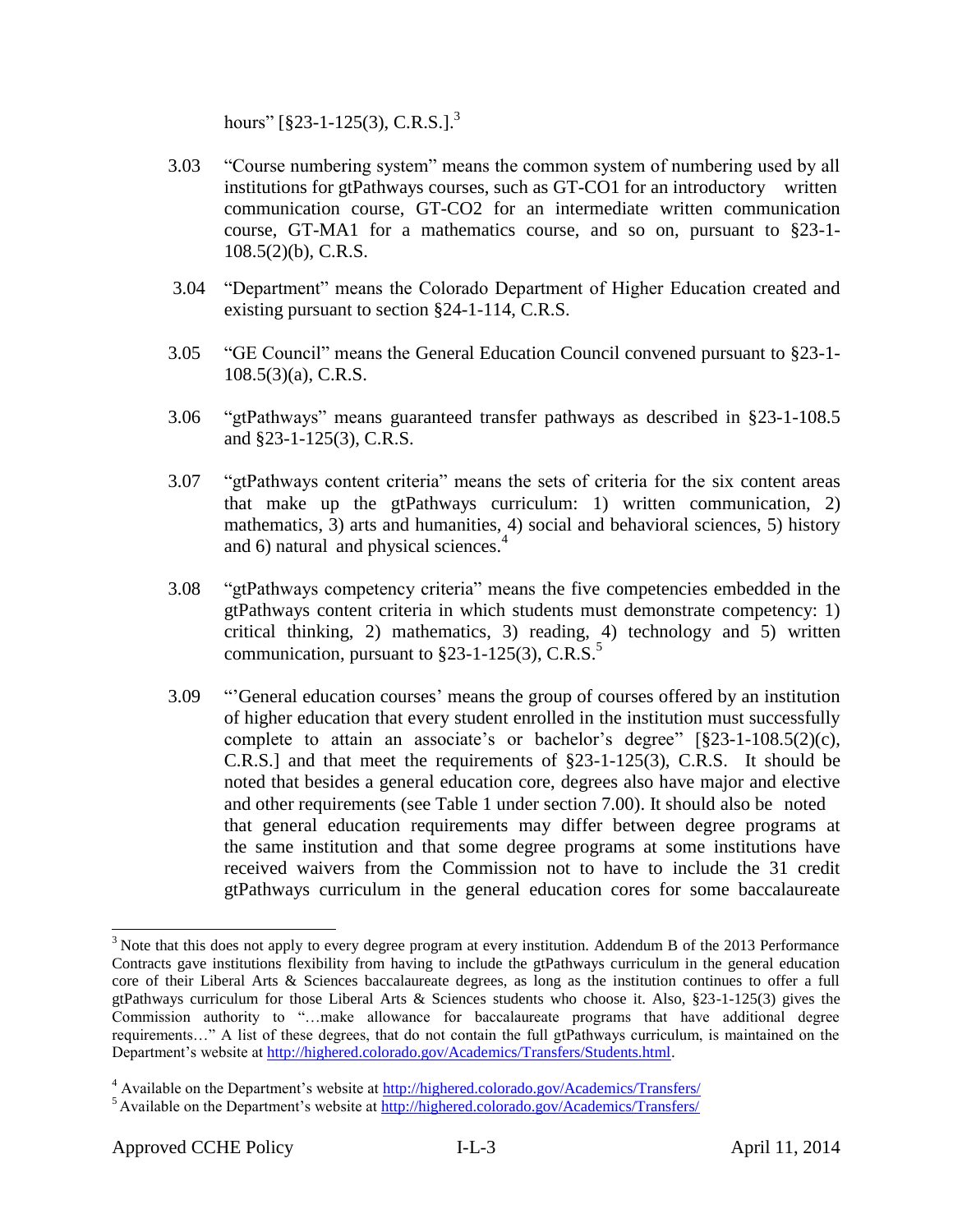degrees. 6

- 3.10 "Native student" means a student who begins and completes an undergraduate degree program at a single institution of higher education.
- 3.11 "Reverse Transfer" means the process whereby a student who begins his or her postsecondary education at a two-year institution and transfers to a four-year institution prior to receiving an associate degree, or who has left the four-year institution prior to completing a bachelor's degree, and has accumulated at least 70 credits and completed the residency requirements at the two-year institution, may be eligible to receive an associate of arts or associate of science degree.
- 3.12 "Statewide Transfer Articulation Agreement" means a transfer agreement between two-year and four-year state institutions of higher education and among four-year institutions, which includes provisions under which state institutions of higher education shall accept all credit hours of acceptable course work for automatic transfer from an associate of arts or associate of science degree program, pursuant to  $\S 23$ -1-108(7)(a), C.R.S. Further guidance is found in  $23-1-108(7)(g)(III)$ , C.R.S., which defines a Statewide Transfer Articulation Agreement as a "Statewide degree transfer agreement," which "…means an agreement among all of the state institutions of higher education for the transfer of an associate of arts or an associate of science degree. A statewide degree transfer agreement applies to common degree programs and specifies the common terms, conditions, and expectations for students enrolled in statewide degree transfer programs."
- 3.13 "Transfer" means transferring the credit for courses taken at one institution of higher education to another. It is important to note that while most coursework can transfer, not all credit can be applied to a student's chosen major. That is, the receiving institution will usually *accept coursework in transfer* and list those courses on the student's transcript but may not be able to *apply the credit* for those courses to any of the requirements in the student's degree program.
- 3.14 "Transfer Student" means a student entering the reporting institution for the first time but known to have previously attended a postsecondary institution at the same level (e.g. undergraduate, graduate) after high school graduation (or passing an equivalency exam). The student may transfer with or without credit. This excludes students who completed remedial coursework and students who completed college-level coursework as a high school student through Concurrent Enrollment or as their homeschool curriculum.

 $6$  A list of these degrees, that do not contain the full gtPathways curriculum, is maintained on the Department's website at [http://highered.colorado.gov/Academics/Transfers/Students.html.](http://highered.colorado.gov/Academics/Transfers/Students.html)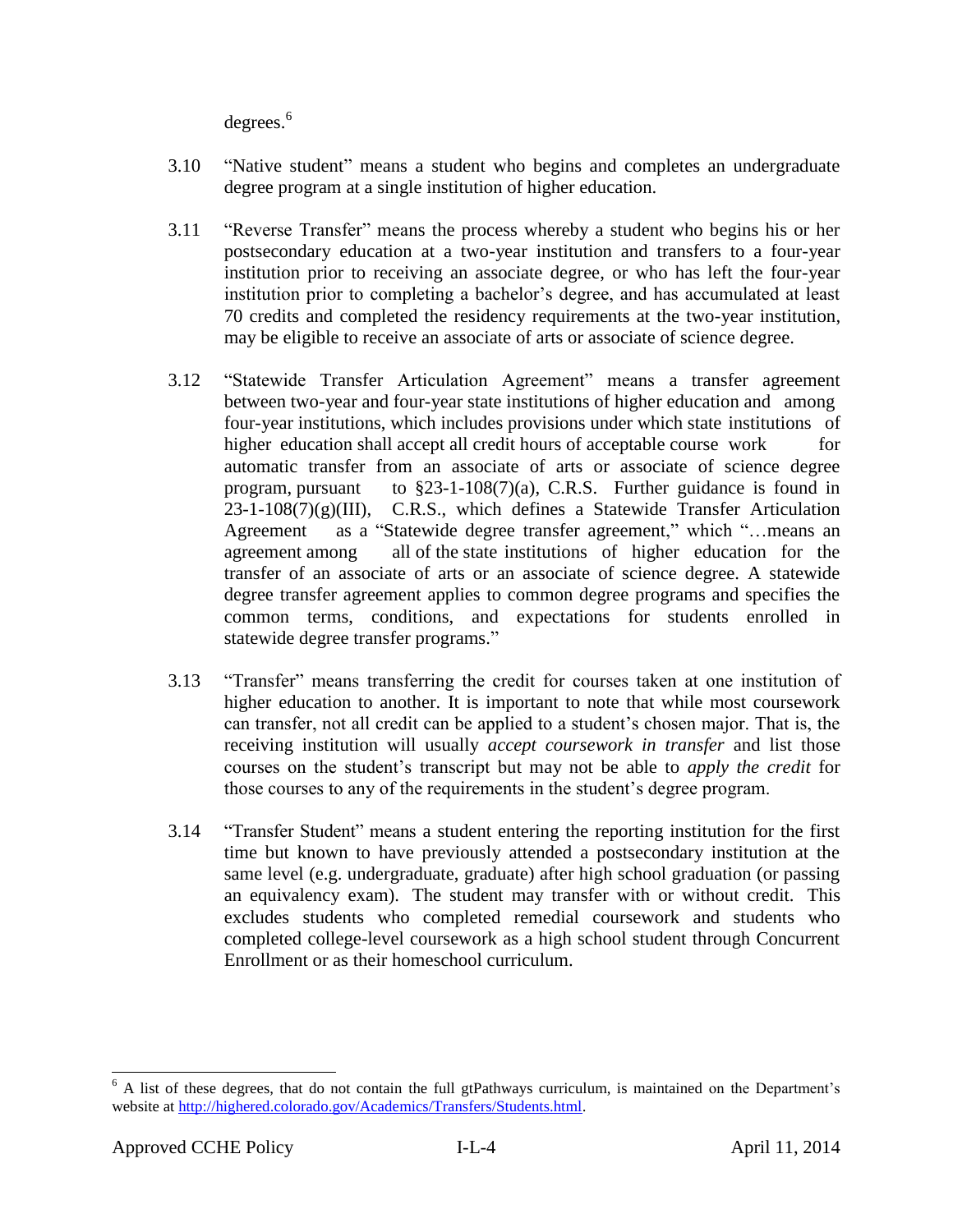### **4.00 Policy Goals**

The policy goals are to provide guidance on each entity's role in the implementation of:

- 4.01 gtPathways, "that includes all state-supported institutions of higher education and that will ensure that the quality of and requirements that pertain to general education courses are comparable<sup>7</sup> and transferable system wide,"  $\S$ 23-1-108.5(1), C.R.S.]; and
- 4.02 The Student Bill of Rights, which states that:
	- 4.02.01 "(a) Students should be able to complete their associate of arts and associate of science degree programs in no more than sixty credit hours or their baccalaureate programs in no more than one hundred twenty credit hours unless there are additional degree requirements recognized by the commission;" 8
	- 4.02.02 "(b) A student can sign a two-year or four-year graduation agreement that formalizes a plan for that student to obtain a degree in two or four years, unless there are additional degree requirements recognized by the commission;"
	- 4.02.03 "(c) Students have a right to clear and concise information concerning which courses must be completed successfully to complete their degrees;"
	- 4.02.04 "(d) Students have a right to know which courses are transferable among the state public two-year and four-year institutions of higher education;"
	- 4.02.05 "(e) Students, upon successful completion of core general education courses, regardless of the delivery method, should have those courses satisfy the core course requirements of all Colorado public institutions of higher education;
	- 4.02.06 "(f) Students have a right to know if courses from one or more public higher education institutions satisfy the students' degree requirements;"

 $\overline{a}$ <sup>7</sup> It should be noted that gtPathways is not about course equivalencies and that "comparable" does not mean "equivalent." That is, gtPathways are guaranteed to meet gtPathways requirements of most Liberal Arts  $\&$  Sciences degrees but may not meet other general education or major requirements of degrees that received waivers because those degrees have additional requirements.

<sup>&</sup>lt;sup>8</sup> At its April 1, 2004 meeting, the Commission granted waivers to exceed the 120 credit cap to the following degree programs (new credit limits in parentheses): nursing (126 cr.); teacher preparation (126 cr. with the stipulation that students can complete the program in 4-years); engineering, engineering technology, computer science and related programs (exempt from the 120 credit limit but with the stipulation that all programs must "guarantee that students will be able to complete the program requirements in 4 years"); all degree programs at Colorado School of Mines (exempt from the 120 credit limit); and landscape architecture at CSU (132 cr.). At its June 4, 2009 meeting, the Commission approved a credit waiver of 138 credits and lifted the 4-year graduation agreement requirement for all science teacher preparation programs.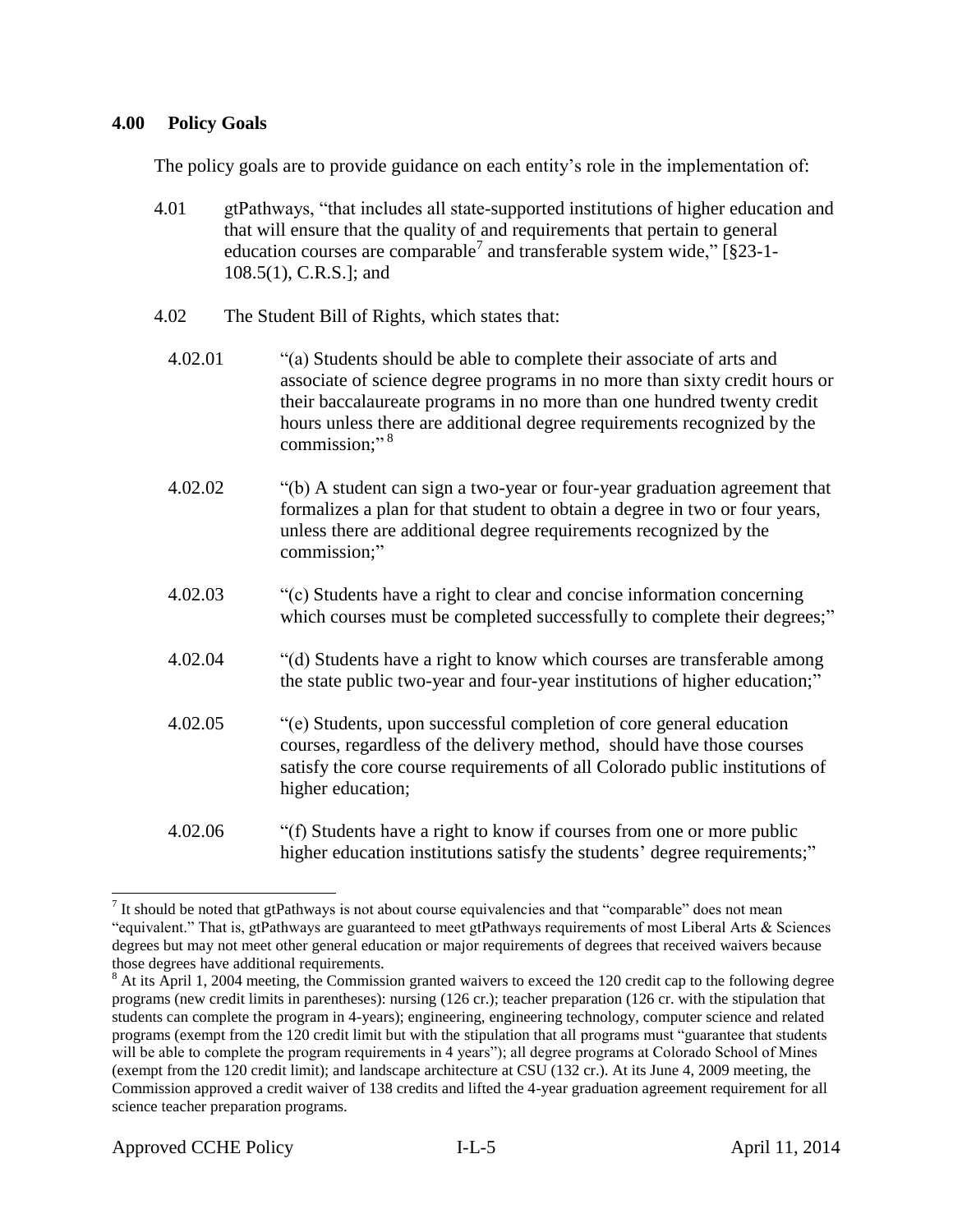4.02.07 "(g) A student's credit for the completion of the core requirements and core courses shall not expire for ten years from the date of initial enrollment and shall be transferable." [§23-1-125(1), C.R.S.]

## **5.00 Roles and Responsibilities**

5.01 Students

Students are responsible to act in their best academic interests and to seek the information necessary for making informed transfer choices, including:

- 5.01.01 Contacting academic advisors at both the sending and receiving institutions to understand the limitations on transfer;
- 5.01.02 Checking with the receiving institution for the availability of Statewide Transfer Articulation Agreements, Transfer Guides, other inter-institutional transfer agreements that may exist, and graduation requirements of the institution and degree program into which the student hopes to transfer;
- 5.01.03 Understanding the limits in applying transfer credits within general education, major requirements, and elective categories for the institution and degree program into which the student hopes to transfer; and
- 5.01.04 Filing an appeal with the institution in a timely manner to resolve transfer disputes.
- 5.02 Governing Boards of Public Institutions or Systems
	- All Governing Boards of public institutions or systems:
	- 5.02.01 "…shall implement the statewide degree transfer agreements and the commission policies relating to the statewide degree transfer agreements." [23-1-108(7)(a), C.R.S.]
	- 5.02.02 "…shall implement the [student transfer] agreements [between degree programs offered on the same campus or within the same institutional system] and commission policies relating to the agreements." [23-1- 108(7)(f), C.R.S.]
	- 5.02.03 "…shall modify its existing policies as may be necessary to accept the transfer of these [gtPathways course] credits." [23-1-108.5(5), C.R.S.]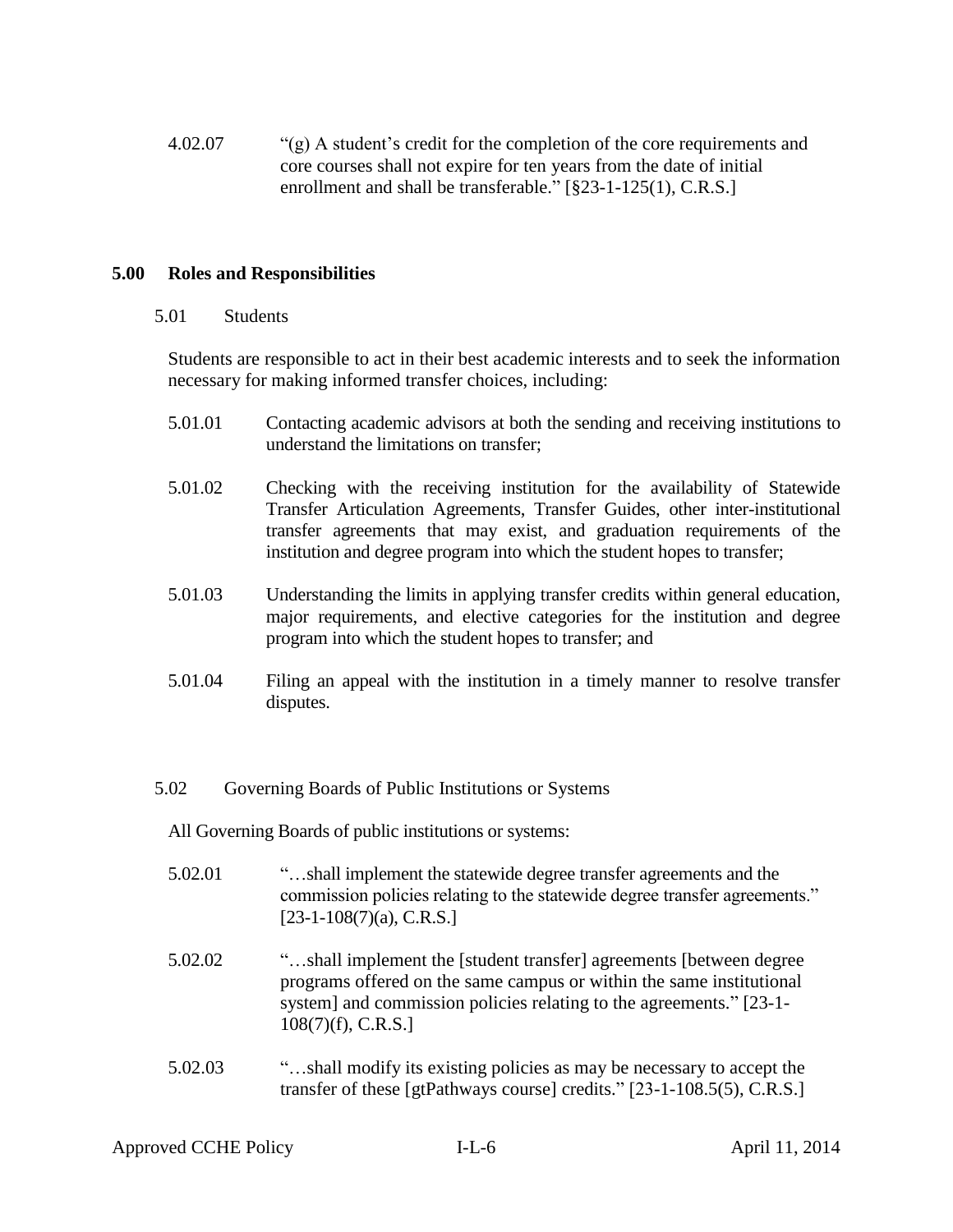5.02.04 "…shall have in place and enforce policies regarding transfers by students between undergraduate degree programs which are offered within the same institution or within the same institutional system. Such policies shall include, but shall not be limited to, the following provisions:

> (a) If, not more than ten years prior to transferring into an undergraduate degree program, a student earns credit hours which are required for graduation from such undergraduate degree program, such credit hours shall apply to the completion of such student's graduation requirements from such undergraduate degree program following such transfer;

> (b) A student who transfers into an undergraduate degree program shall not be required to complete a greater number of credit hours in those courses which are required for graduation from such undergraduate degree program than are required of students who began in such undergraduate degree program, nor shall there be any minimum number of credit hours required post-transfer other than the normal degree requirements for non-transferring students; and

> (c) The grade point average which is required for a student to apply for and be fully considered for transfer into an undergraduate degree program shall be no higher than that which is required for graduation from such undergraduate degree program." [23-5-122(1), C.R.S.]

5.02.05 "…shall adopt policies to ensure that, if a student completes a program of study at an area vocational school and subsequently enrolls in an institution within the state system of community and technical colleges, or transfers from an area vocational school to an institution within the state system of community and technical colleges, any postsecondary course credits earned by the student while enrolled in the area vocational school will apply in full at another area vocational school or to an appropriate program leading to a certificate or to an associate degree at a community or technical college. Postsecondary credits earned by a student at an area vocational school may be transferred into an associate degree program at a community college or into a degree program at a four-year institution of higher education as provided in section 23-1-108(7) and the state credit transfer policies established by the Colorado commission on higher education."  $[23-60-802, C.R.S.]^9$ 

l

<sup>&</sup>lt;sup>9</sup> Community colleges and 4-year institutions may accept credits earned from an area vocational school as long as that school is accredited to offer the credit. Area vocational schools are not accredited to offer general education (gtPathways). As of January 8, 2014, the three area vocational schools in Colorado are Emily Griffith Technical College, Pickens Technical College and Delta-Montrose Technical College.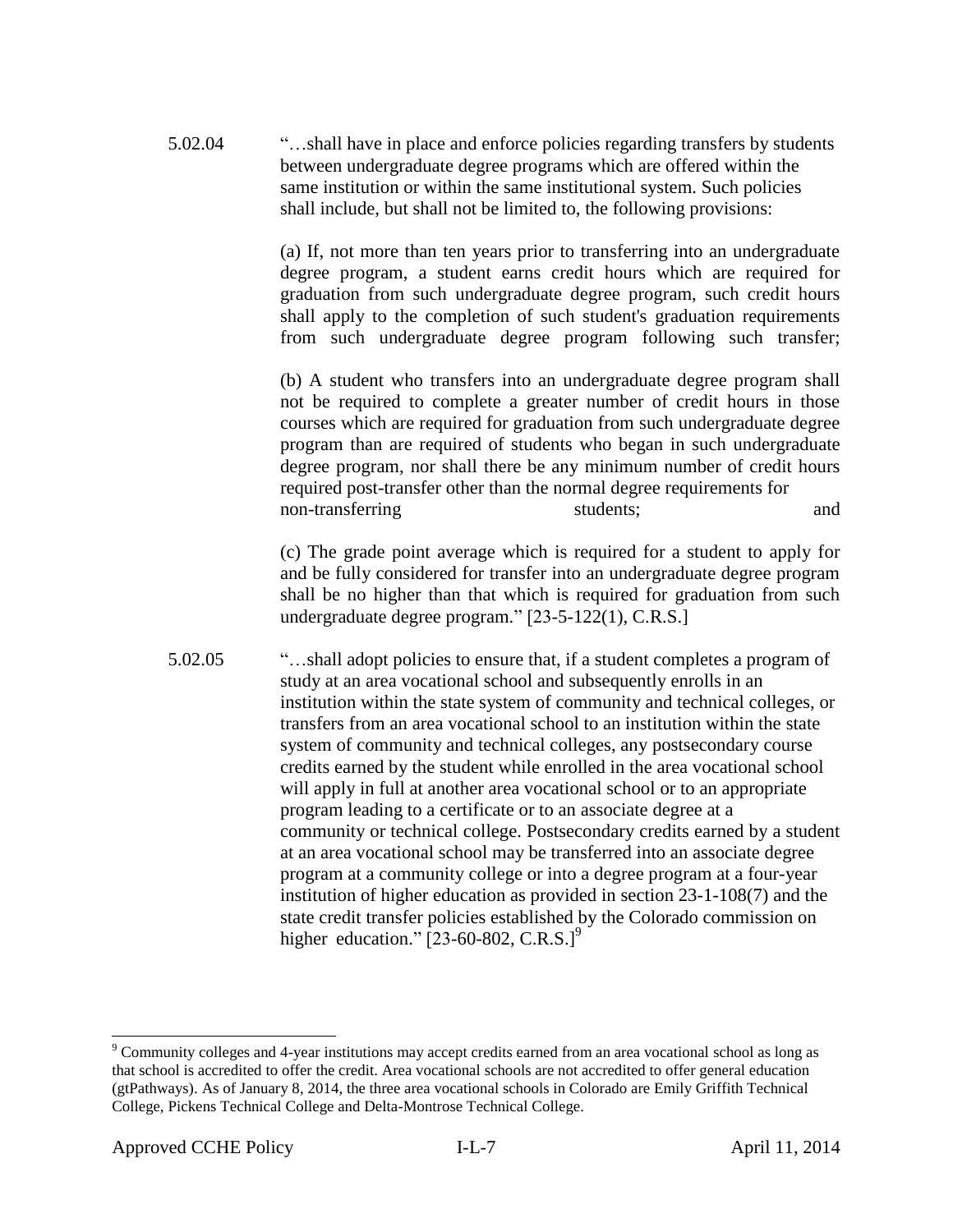5.03 Public Institutions of Higher Education

All public institutions:

- 5.03.01 Shall publish the Student Bill of Rights  $[23-1-125(1)(a-g)$ , C.R.S. in course catalogs and advising centers.
- 5.03.02 Shall honor the Student Bill of Rights.
- 5.03.03 Shall comply with "…the intent of the general assembly that academic degree programs at state-supported institutions of higher education be designed and implemented to assure and emphasize that undergraduate students have the maximum range of opportunities and assistance to complete their course of study and obtain their degree in a reasonable amount of time." [23-1-108(13)(a), C.R.S.]
- 5.03.04 "…shall review its course offerings and identify those general education courses offered by the institution that correspond with the courses included in the course numbering system. The higher education institution shall submit its list of identified courses, including course descriptions and, upon request of the commission, summaries of course syllabi, for review and approval by the commission on or before March 1, 2003." [23-1-  $108.5(4)(a)$ , C.R.S.]<sup>10</sup>
- 5.03.05 "…shall publish, and update as necessary, a list of course offerings that identifies those general education courses offered by the institution that correspond with the courses included in the course numbering system." [23- 1-108.5(4)(b), C.R.S.]
- 5.03.06 "…shall participate in the course numbering system." [23-1-108.5(5), C.R.S.]
- 5.03.07 Shall develop effective transfer advising systems, including but not limited to, training faculty and academic advisors, providing freshman students with planning information, and providing transfer students with appeals information.
- 5.03.08 Shall develop advising partnerships among all four-year and two-year public institutions to jointly advise students.
- 5.03.09 "…shall implement the [student transfer] agreements [between degree programs offered on the same campus or within the same institutional system] and commission policies relating to the agreements." [23-1- 108(7)(f), C.R.S.]

 $10$  This process was completed.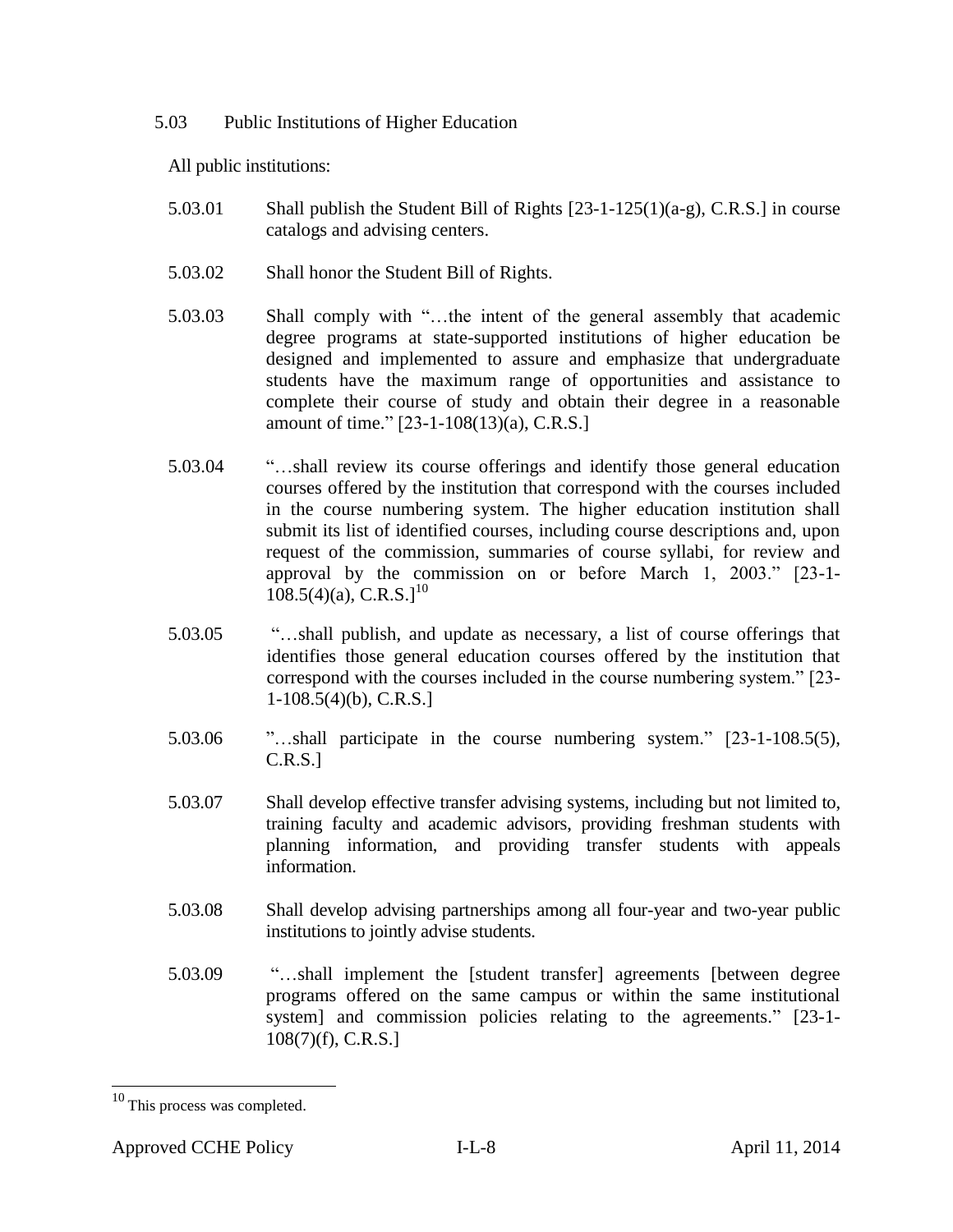- 5.03.10 "…shall implement the statewide degree transfer agreements and the commission policies relating to the statewide degree transfer agreements." [23- 1-108(7)(a), C.R.S.]
- 5.03.11 "…shall grant full course credits to students for the core courses they successfully test out of, free of tuition for those courses." [23-1-125(4), C.R.S.]
- 5.03.12 "…shall adopt and make public a policy or program to determine academic credit for prior learning." [23-1-125(4.5), C.R.S.]
- 5.03.13 To approve degrees with designation, the Colorado Community College System shall "…submit the degree program designation to the board for its review and approval. The community college may offer the degree program only after it has been approved by the board and by the Colorado commission on higher education. The community college shall exclusively use the degree program designation name in official publications, course catalogs, diplomas, and official transcripts" [23-60-211(1), C.R.S.] and Colorado Mountain College and Aims Community College shall "…submit the degree program designation to the board of trustees for its review and approval. The junior college may offer the degree program only after it has been approved by the board of trustees and by the Colorado commission on higher education.<sup>11</sup> The junior college shall exclusively use the degree program designation name in official publications, course catalogs, diplomas, and official transcripts"  $[23-71-123(3), C.R.S.]$ <sup>12</sup>
- 5.03.14 "…should work in collaboration with the commission to develop a process that reduces a potential barrier to degree completion by providing students with information about the student's eligibility for an associate degree" [23-1- 131(1)(b)]. "The two-year and four-year institutions shall agree upon the contents of the notification to eligible students. At a minimum, the notification shall include the requirements for the degree audit by the two-year institution and information concerning the process for a student to be awarded an associate degree in the future if the degree requirements are not met or the student declines the associate degree at the time of the notification" [23-1- 131(3)(b), C.R.S.]. "Each two-year and four-year institution shall provide students with information concerning the process developed pursuant to this section" 23-1-131(4), C.R.S.].

 $11$  Refer to CCHE Policy I, V for more information on approval of new degree programs.

<sup>&</sup>lt;sup>12</sup> GE Council agreed that if a two-year institution is unable to offer all coursework required for a Statewide Transfer Articulation Agreement, that institution should not offer the corresponding Degree with Designation.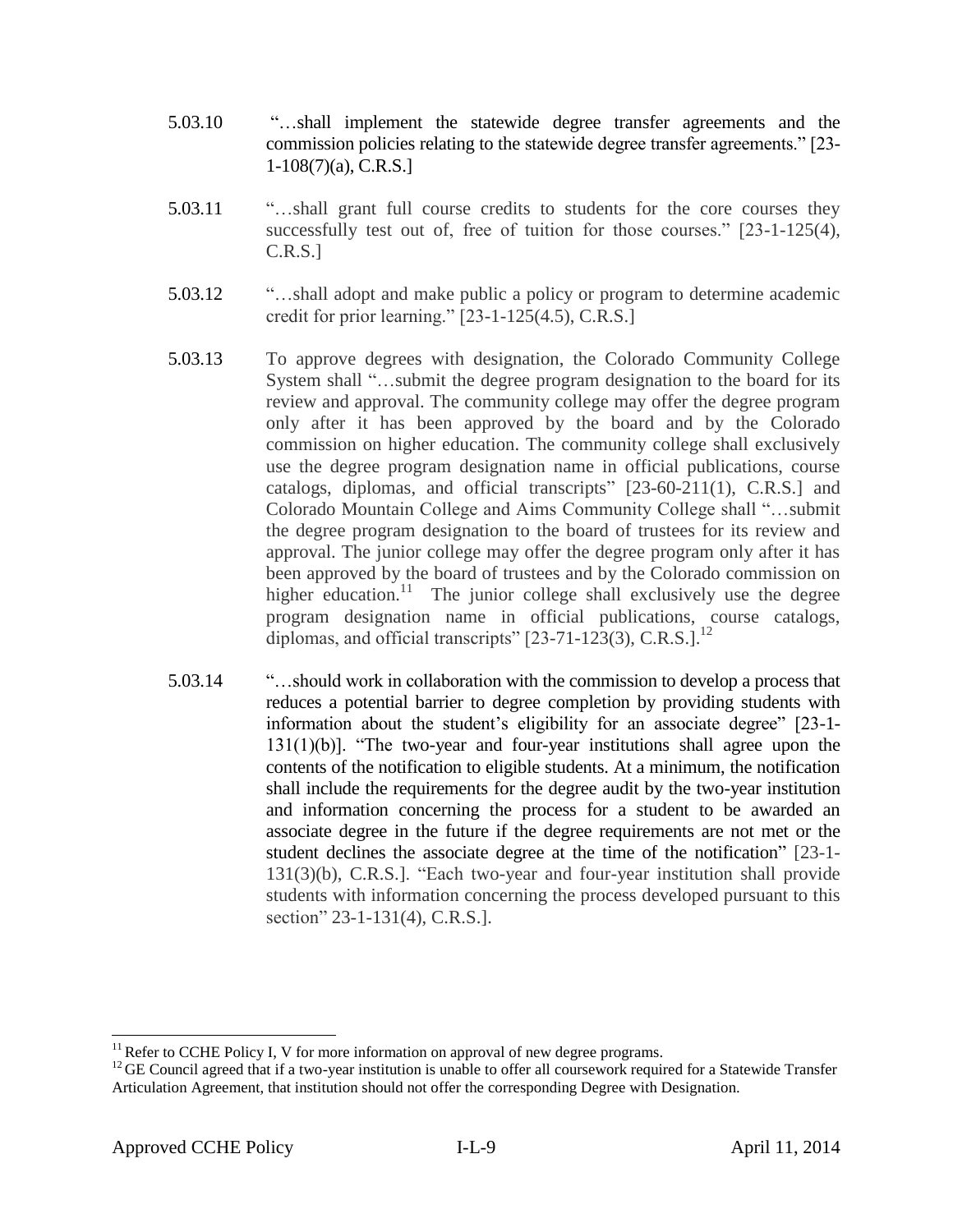### 5.04 Participating Private Institutions of Higher Education

Private institutions of higher education may choose to participate in gtPathways, including conforming their general education curricula to include the gtPathways curriculum; being guaranteed their approved gtPathways courses will transfer to all public and other participating nonpublic institutions, and agreeing to accept in transfer and apply credit for gtPathways courses from other participating nonpublic and public institutions of higher education, pursuant to  $\S 23-1-125(5)$ , C.R.S.

## 5.05 Colorado Commission on Higher Education

The Commission, with the Colorado Department of Higher Education acting as its staff:

- 5.05.01 "…shall establish, after consultation with the governing boards of institutions, and enforce statewide degree transfer agreements between two-year and four-year state institutions of higher education and among four-year state institutions of higher education." [23-1-108(7)(a), C.R.S.]
- 5.05.02 "…shall establish and enforce student transfer agreements between degree programs offered on the same campus or within the same institutional system." [23-1-108(7)(f), C.R.S.]
- 5.05.03 Shall, "…within existing resources, …implement and revise appropriate policies, including financial incentives, to assure that students at statesupported institutions of higher education complete their academic degree programs in the most efficient, effective, and productive manner. The policy implementation and review shall include:

(I) Academic advising and counseling at such institutions and consideration of methods for the improvement of early and continuous availability of such academic advising and counseling in order to assist students with the completion of degree programs;

(II) The frequency and availability of courses essential to completion of degree programs at such institutions and evaluation of what changes may be necessary to assure that the course scheduling for degree programs by such institutions maximizes the opportunities for students to complete their course of study efficiently, effectively, and productively;

(III) Measures for minimizing and eliminating the restrictions against automatic transfer of credit hours of acceptable course work between such institutions and whether the provisions of transfer agreements between two-year and four-year institutions and among four-year institutions entered into pursuant to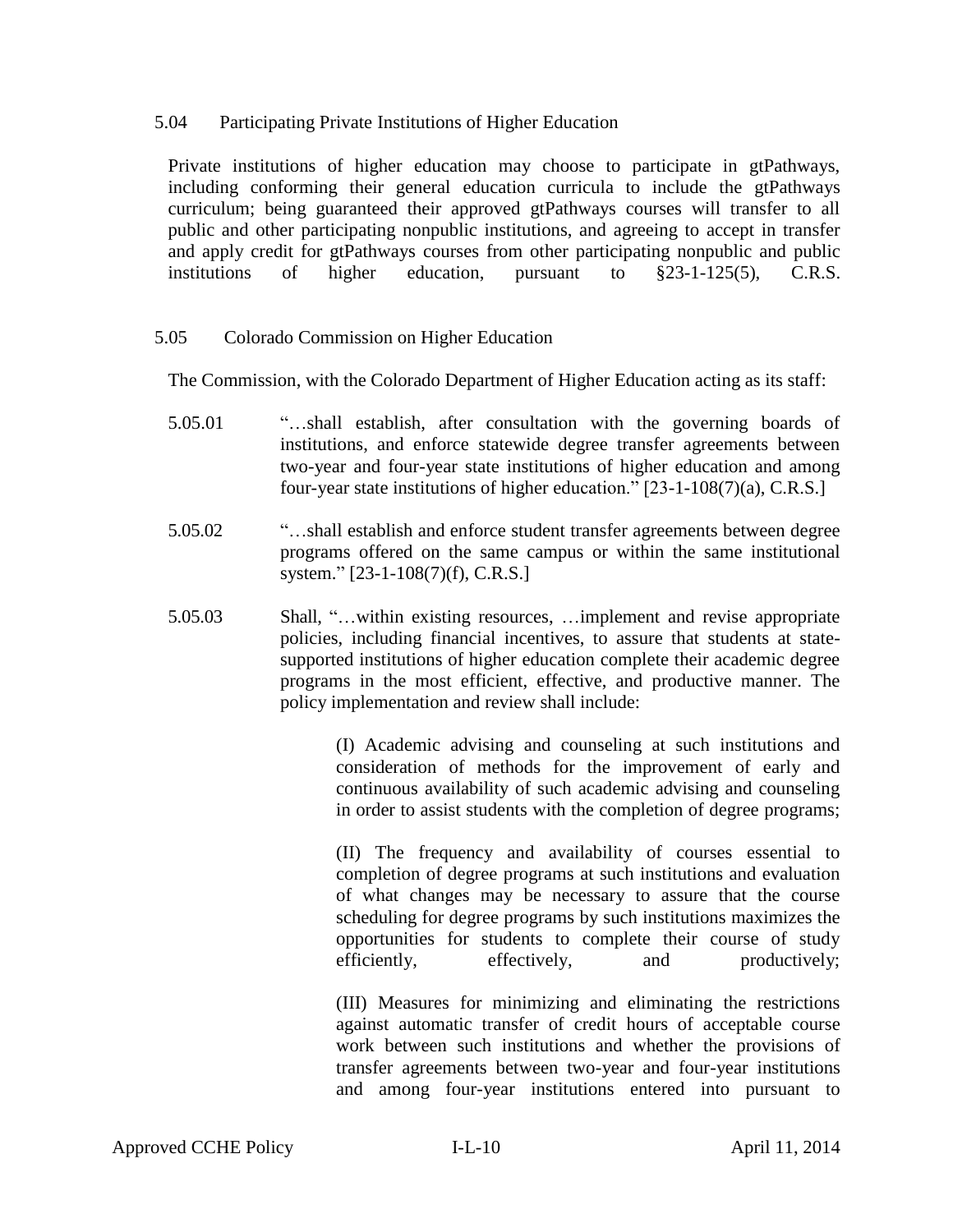subsection (7) of this section are directed at easing such transfer restrictions;

(IV) Methods for minimizing the loss of credit hours when a student changes degree programs at such institution and assurance that such credit hours are transferred or substituted for appropriate course work in the other degree program;

(V) The review of possible solutions for access of nontraditional and part-time students to complete programs within the student's time frame frame goals;

(VI) What effect, if any, the reduction of degree programs would have on the increased availability of classes within existing degree programs;

(VII) What effect increases in educational costs may have on the average length of time for a student to complete a degree program; and

(VIII) The implementation of core curricula as a measure for assisting students to graduate."  $\S$  ( $\S$ 23-1-108(13)(a), C.R.S.]

- 5.05.04 "…shall oversee the adoption of a statewide articulation matrix system of course numbering for general education courses that includes all statesupported institutions of higher education and that will ensure that the quality of and requirements that pertain to general education courses are comparable and transferable system wide." [23-1-108.5(1), C.R.S.]
- 5.05.05 Consider for approval gtPathways courses recommended by GE Council, pursuant to §23-1-108.5(3), C.R.S.
- 5.05.06 "…shall consult with the governing boards when convening representatives from the higher education institutions [to serve on GE Council]." [23-1-108.5(3)(a), C.R.S.]
- 5.01.07 "…shall review the [GE] council's recommendations and adopt a statewide articulation matrix system of common course numbering for general education courses, including criteria for such courses…" [23-1- 108.5(3)(c)(I), C.R.S.]
- 5.05.08 "…shall adopt and implement such procedures [recommended by GE Council to document students' success in transferring among higher education institutions]." [23-1-108.5(6)(a), C.R.S.]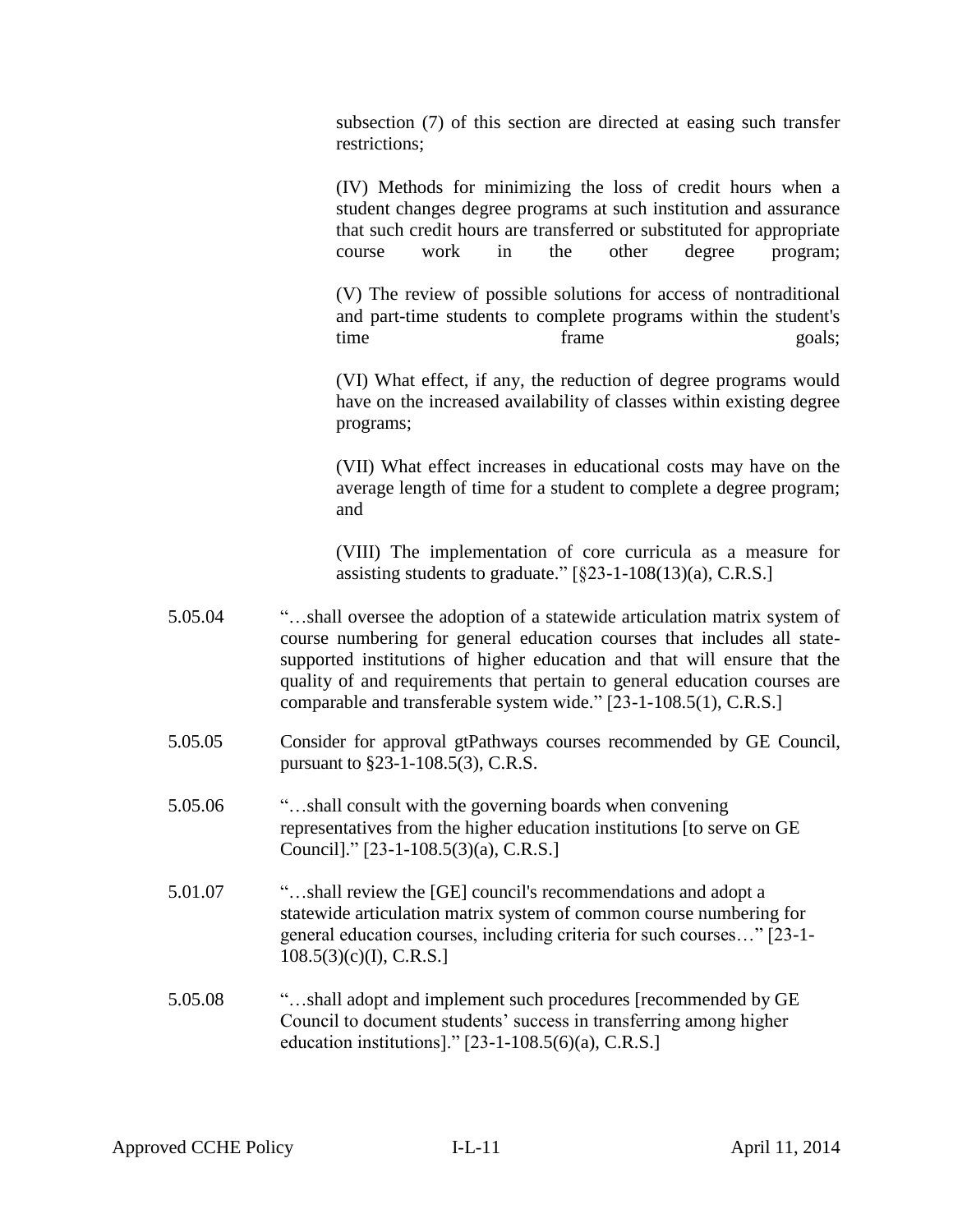| 5.05.09 | " in consultation with the governing boards and the higher education"       |
|---------|-----------------------------------------------------------------------------|
|         | institutions, shall design and implement a statewide database to [document] |
|         | students' success in transferring among higher education institutions.      |
|         | $[23-1-108.5(6)(b), C.R.S.]$                                                |

- 5.05.10 Resolve student complaints regarding the requirements of this policy, pursuant to CCHE Policy I, T Student Complaint Policy. "The Commission shall have final authority in resolving transfer disputes." [23-1-108(7)(a), C.R.S.]
- 5.05.11 "…shall adopt such policies to ensure that institutions develop the most effective way to implement the transferability of core course credits." [23- 1-125(3) C.R.S.]
- 5.06 General Education (GE) Council

The GE Council:

- 5.06.01 "…shall create a process through which it shall seek input from and consult with various higher education student organizations for each articulation agreement and for the review of general education courses and the course numbering system as required in  $[23-1-108.5(3)(c)]$ ."  $[23-1-$ 108.5(3)(a), C.R.S.]
- 5.06.02 "…shall recommend to the commission a statewide articulation matrix system of common course numbering to which the general education courses for each higher education institution may be mapped." [23-1-  $108.5(3)(b)$ , C.R.S.]<sup>13</sup>
- 5.06.03 " …shall recommend to the commission a list of general education courses to be included in the course numbering system. In identifying said general education courses, the council shall review the course descriptions, and may request summaries of course syllabi for review, focusing first on lower division general education courses."  $[23-1-108.5(3)(c)(I), C.R.S.]^{14}$
- 5.06.04 "…shall annually review the list of general education courses and the course numbering system, including the criteria, adopted by the commission and recommend such changes as may be necessary to maintain the accuracy and integrity of the course numbering system. The council's annual review shall include consideration of the course

<sup>&</sup>lt;sup>13</sup> This process was completed and the common course numbering system for gtPathways courses is linked on the Department's website a[t http://highered.colorado.gov/Academics/Transfers/gtPathways/curriculum.html.](http://highered.colorado.gov/Academics/Transfers/gtPathways/curriculum.html)

<sup>&</sup>lt;sup>14</sup> This process was completed per initial requirements of H.B. 01-1298 (the "Berry Bill") and is now ongoing.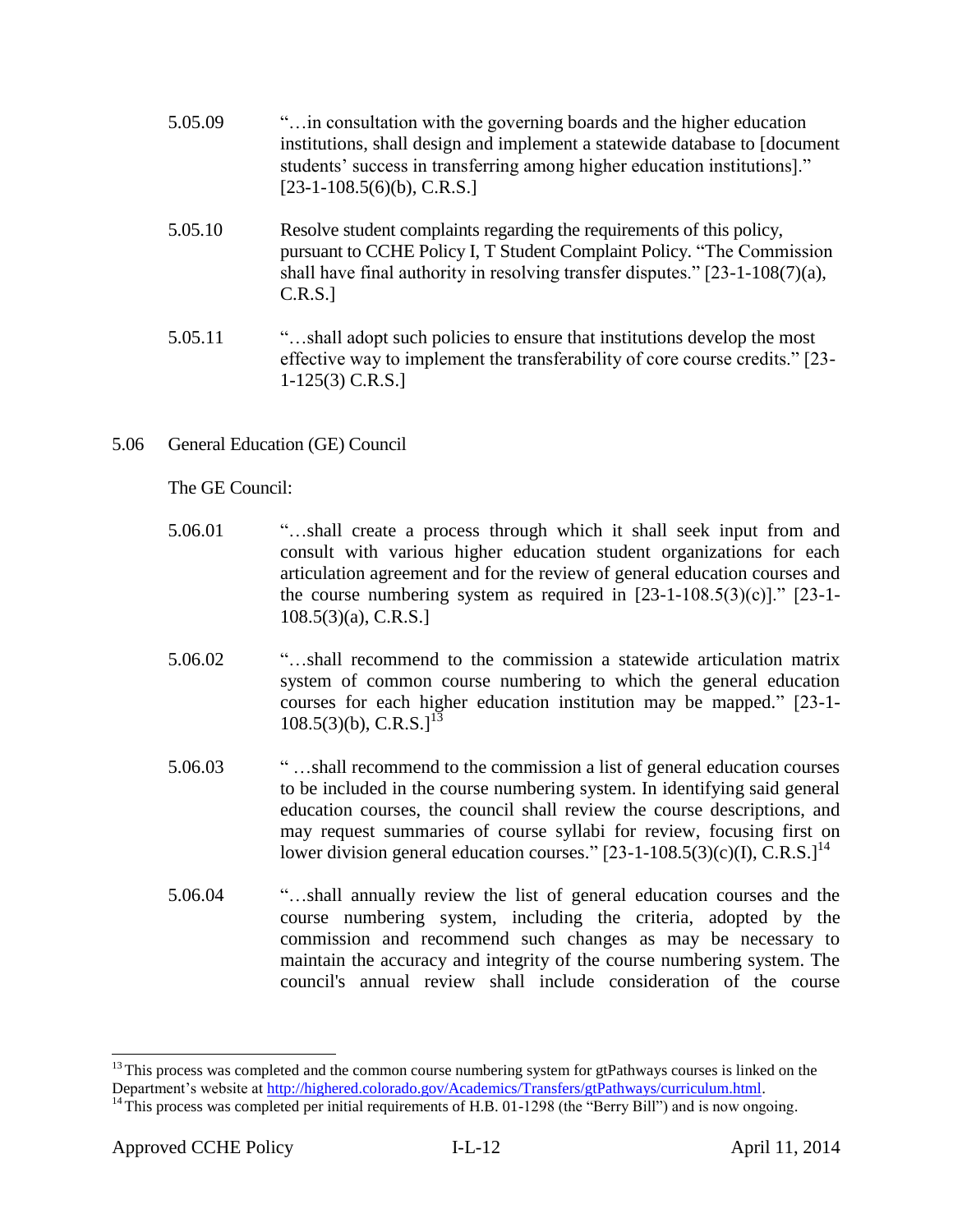descriptions, and the council may request summaries of course syllabi for further review."  $[23-1-108.5(3)(c)(II)$ , C.R.S. $]^{15}$ 

- 5.06.05 "…shall devise and recommend to the commission procedures for exchanging information to document students' success in transferring among higher education institutions." [23-1-108.5(6)(a), C.R.S.]
- 5.06.06 Shall act as their respective institutions' liaisons to assist the Department in the creation and adoption of statewide transfer articulation agreements; the review of proposed gtPathways courses; train academic advisors on the requirements of this policy; and provide guidance to the Department in the resolution of transfer student disputes.

# **6.00 Other Statutory Provisions that Affect Transfer**

- 6.01 Credit cap for degrees.
	- 6.01.01 "Students should be able to complete their associate of arts and associate of science degree programs in no more than sixty credit hours or their baccalaureate programs in no more than one hundred twenty credit hours unless there are additional degree requirements recognized by the commission" [23-1- 125(1)(a), C.R.S.]; and
	- 6.01.02 "The commission shall establish a standard of a one-hundredtwenty-hour baccalaureate degree, not including specified professional degree programs that have additional degree requirements recognized by the commission." [23-1-125(2),  $C.R.S.1^{16}$
- 6.02 Competency testing.
	- 6.02.01 "…the commission shall, in consultation with each public institution of higher education, define a process for students to test out of core courses, including specifying use of a national test or

<sup>&</sup>lt;sup>15</sup> Standard practice has been that gtPathways courses continue to carry that designation unless the institution chooses to withdraw the course from general education, the course is not offered within a two-year period, or evaluations indicate that a course does not meet the state content and competency criteria, which are linked on the Department's website a[t http://highered.colorado.gov/Academics/Transfers/.](http://highered.colorado.gov/Academics/Transfers/)

<sup>&</sup>lt;sup>16</sup>At its April 1, 2004 meeting, the Commission granted waivers to exceed the 120 credit cap to the following degree programs (new credit limits in parentheses): nursing (126 cr.); teacher preparation (126 cr. with the stipulation that students can complete the program in 4-years); engineering, engineering technology, computer science and related programs (exempt from the 120 credit limit but with the stipulation that all programs must "guarantee that students will be able to complete the program requirements in 4 years"); all degree programs at Colorado School of Mines (exempt from the 120 credit limit); and landscape architecture at CSU (132 cr.). At its June 4, 2009 meeting, the Commission approved a credit waiver of 138 credits and lifted the 4-year graduation agreement requirement for all science teacher preparation programs.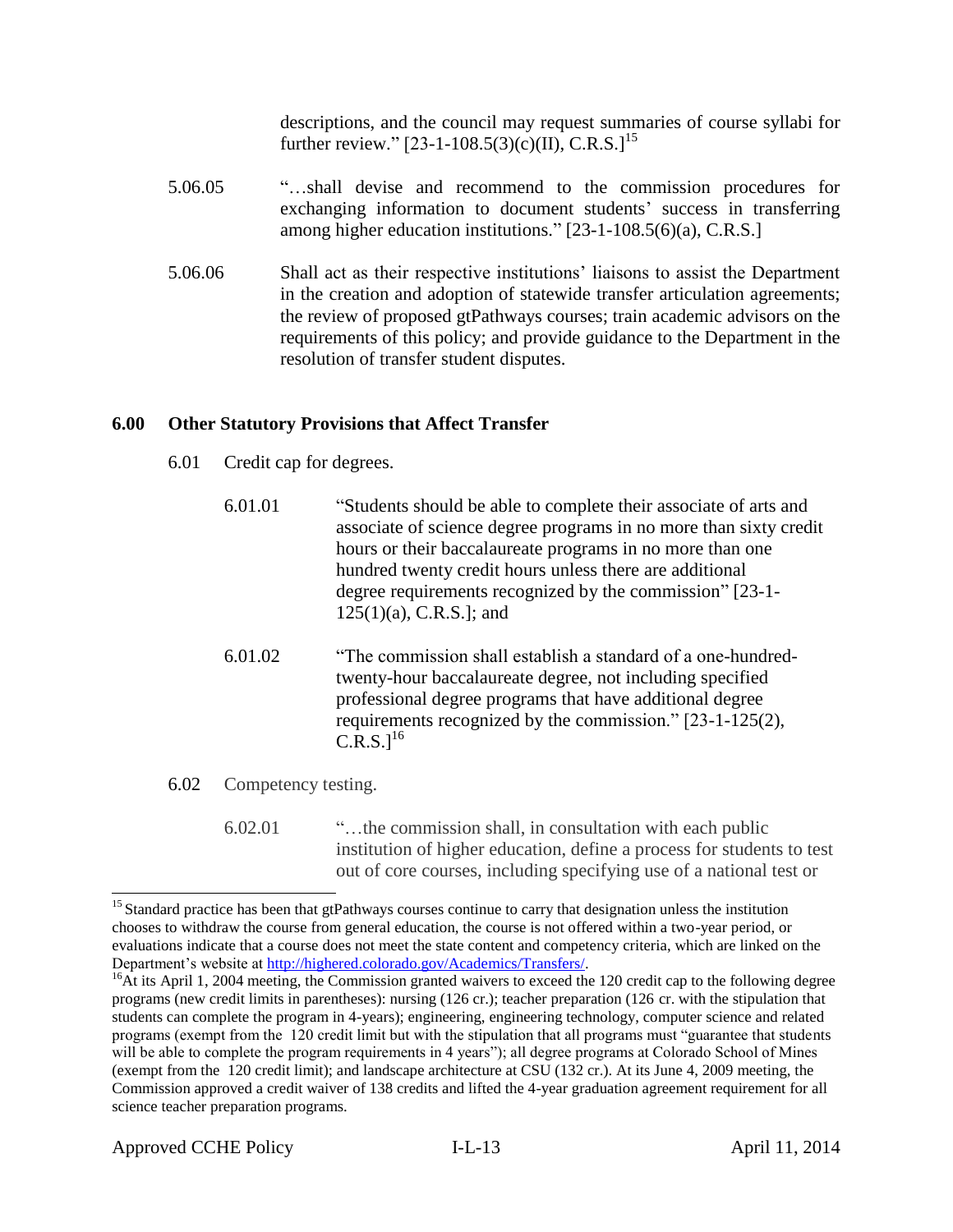the criteria for approving institutionally devised tests. Beginning in the 2010-11 academic year, each public institution of higher education shall grant full course credits to students for the core courses they successfully test out of, free of tuition for those courses." [23-1-125(4), C.R.S.]

- 6.02.02 Standard practice is that institutions do not have to allow students to test out of every core course but there must be a means to test out of every gtPathways category (e.g., GT-CO1, GT-MA1, and so on).
- 6.02.03 Institutions may choose the assessment instruments. Portfolio review and prior learning assessment are allowable instruments.
- 6.03 Credit for prior learning.
	- 6.03.01 "…each public institution of higher education shall adopt and make public a policy or program to determine academic credit for prior learning." [23-1-125(4.5), C.R.S.]

# **7.00 General Education and gtPathways Curriculum**

The gtPathways curriculum is the core of the general education requirements of most Liberal Arts & Sciences bachelor's degrees. This takes some of the guesswork out of transfer because gtPathways courses, in which the student earned a  $C$ - or higher, will always transfer<sup>17</sup> and the credit will apply<sup>18</sup> to gtPathways requirements in every Liberal Arts & Sciences bachelor's degree at every public Colorado institution. Depending on the bachelor's degree, gtPathways course credit may also be applied to major and elective requirements at the receiving institution's discretion. Non-gtPathways courses and gtPathways courses taken beyond the required 31-credit gtPathways curriculum will transfer (and be listed on the student's transcript) but their credit is not guaranteed to apply to general education or major requirements or to electives (and count towards the 120 required credits for the bachelor's degree). Table 1 below highlights where gtPathways courses fit in a bachelor's degree.

<sup>&</sup>lt;sup>17</sup> Transfer of credit means the receiving institution notes on its own transcript the credit earned at another institution. Credits that transfer do not reduce time to degree completion unless they are applied to degree requirements at the receiving institution.

 $18$  Application of credit means the receiving institution applies credit earned at another institution to its own degree requirements, whether as general education, major requirements, or electives. Application of credit to degree requirements reduces time to degree completion.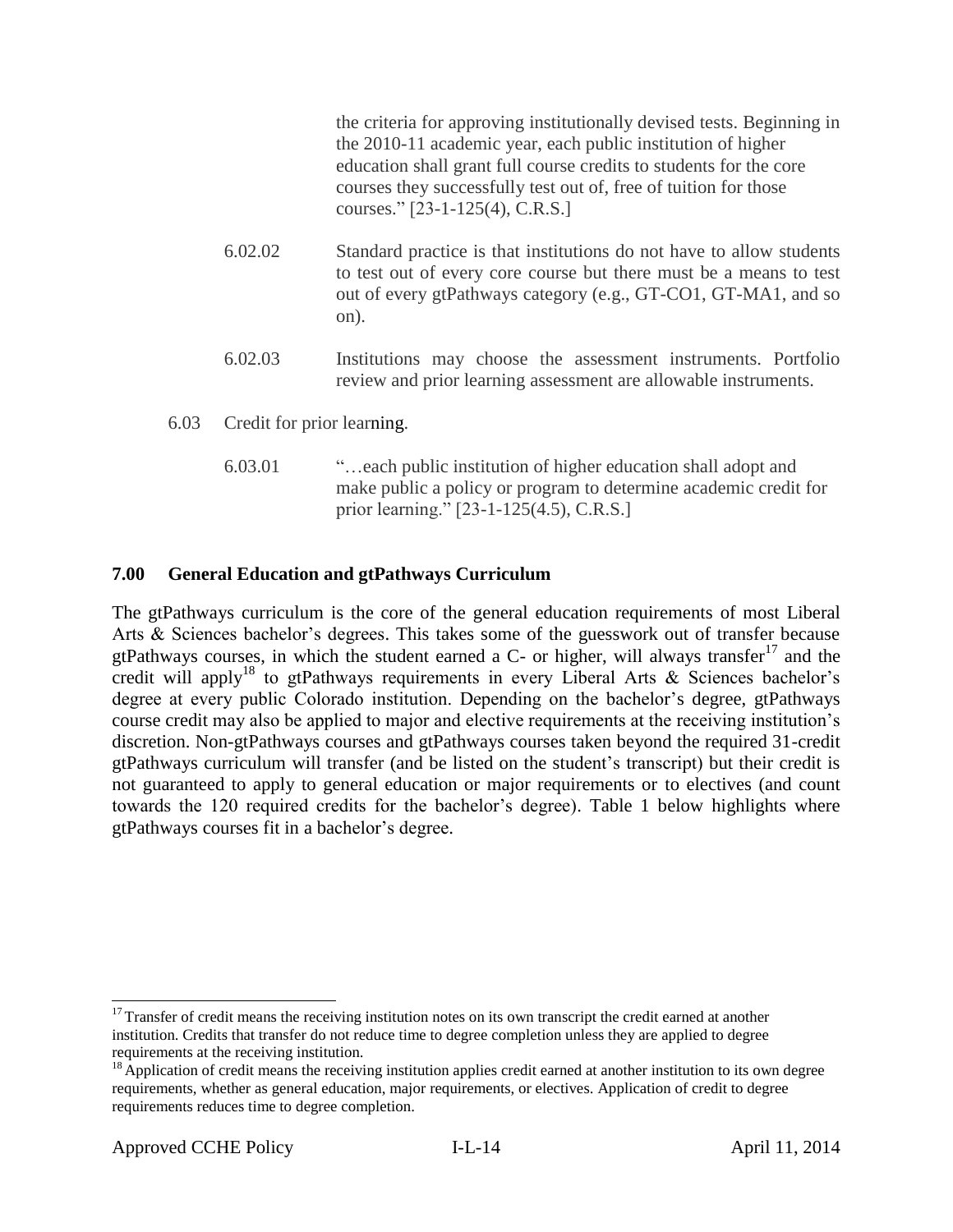# **Table 1: The Parts of a Bachelor's Degree**

| <b>Bachelor's Degree</b>                                                             | <b>General Education Requirements, includes:</b><br>gtPathways (31 credits) and/or<br>other courses specified by the institution or major<br>department, not to exceed 40 credits <sup>19</sup>                              |
|--------------------------------------------------------------------------------------|------------------------------------------------------------------------------------------------------------------------------------------------------------------------------------------------------------------------------|
| (usually 120 credits)<br>Examples:<br><b>Bachelor of Arts</b><br>Bachelor of Science | <b>Major Requirements</b> (number of credits varies)<br>Examples:<br><b>Biology</b><br>English<br>٠<br><b>Political Science</b><br>$\bullet$<br><b>Electives</b> (number of credits varies)<br>Other graduation requirements |

l

 $19$  §Per 23-1-125(3), C.R.S.

Approved CCHE Policy **I-L-15** April 11, 2014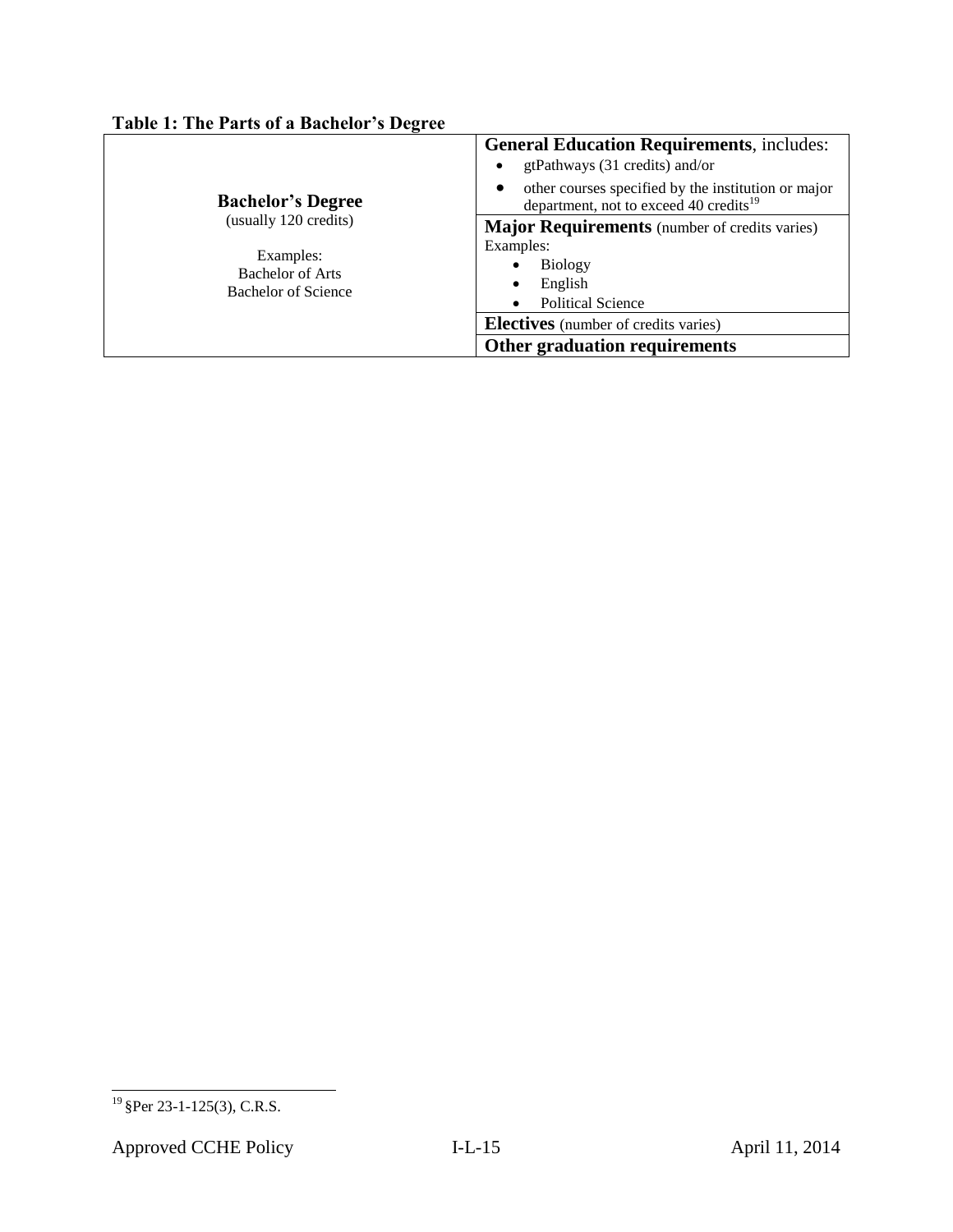As shown in Table 2 below, the gtPathways curriculum is organized into six categories: 1) written communication, 2) mathematics, 3) arts and humanities, 4) history, 5) social and behavioral sciences, and 6) natural and physical sciences**.**

| <b>Table 2: gtPathways Curriculum</b> |
|---------------------------------------|
|---------------------------------------|

| <b>Semester</b><br><b>Credit</b><br><b>Hours</b> | gtPathways Curriculum                                                                                                                                                                                                                                                                                                                                                                                                                                                                                                                           |
|--------------------------------------------------|-------------------------------------------------------------------------------------------------------------------------------------------------------------------------------------------------------------------------------------------------------------------------------------------------------------------------------------------------------------------------------------------------------------------------------------------------------------------------------------------------------------------------------------------------|
| 6                                                | <b>Written Communication:</b><br>GT-CO1: Introductory Writing course (minimum 3 credits)<br>GT-CO2: Intermediate Composition (minimum 3 credits)<br>GT-CO3: Advanced Writing Course (minimum 3 credits)<br>*Students may take GT-CO1 and GT-CO2 or they may take GT-CO2 and GT-<br>$CO3$ .                                                                                                                                                                                                                                                      |
| 3                                                | <b>Mathematics:</b><br>GT-MA1 (minimum 3 credits)                                                                                                                                                                                                                                                                                                                                                                                                                                                                                               |
| 15                                               | Arts & Humanities – at least 2 courses (minimum 6 credits)<br>GT-AH1: Arts and Expression<br>GT-AH2: Literature Humanities<br>GT-AH3: Ways of Thinking<br>GT-AH4: World Languages (must be 200 level)<br><b>History</b> – at least 1 course (minimum 3 credits)<br>GT-HI1<br>Social & Behavioral Sciences - at least 1 course (minimum 3 credits)<br>GT-SS1: Economic or Political Systems<br>GT-SS2: Geography<br>GT-SS3: Human Behavior, Culture, or Social Frameworks<br>*Students must select one more course to equal at least 15 credits. |
| 7                                                | Natural and Physical Sciences – two courses, one of which must be GT-SC1<br>GT-SC1: course with required laboratory<br>GT-SC2: lecture course without laboratory                                                                                                                                                                                                                                                                                                                                                                                |
| 31                                               | <b>TOTAL MINIMUM CREDITS</b>                                                                                                                                                                                                                                                                                                                                                                                                                                                                                                                    |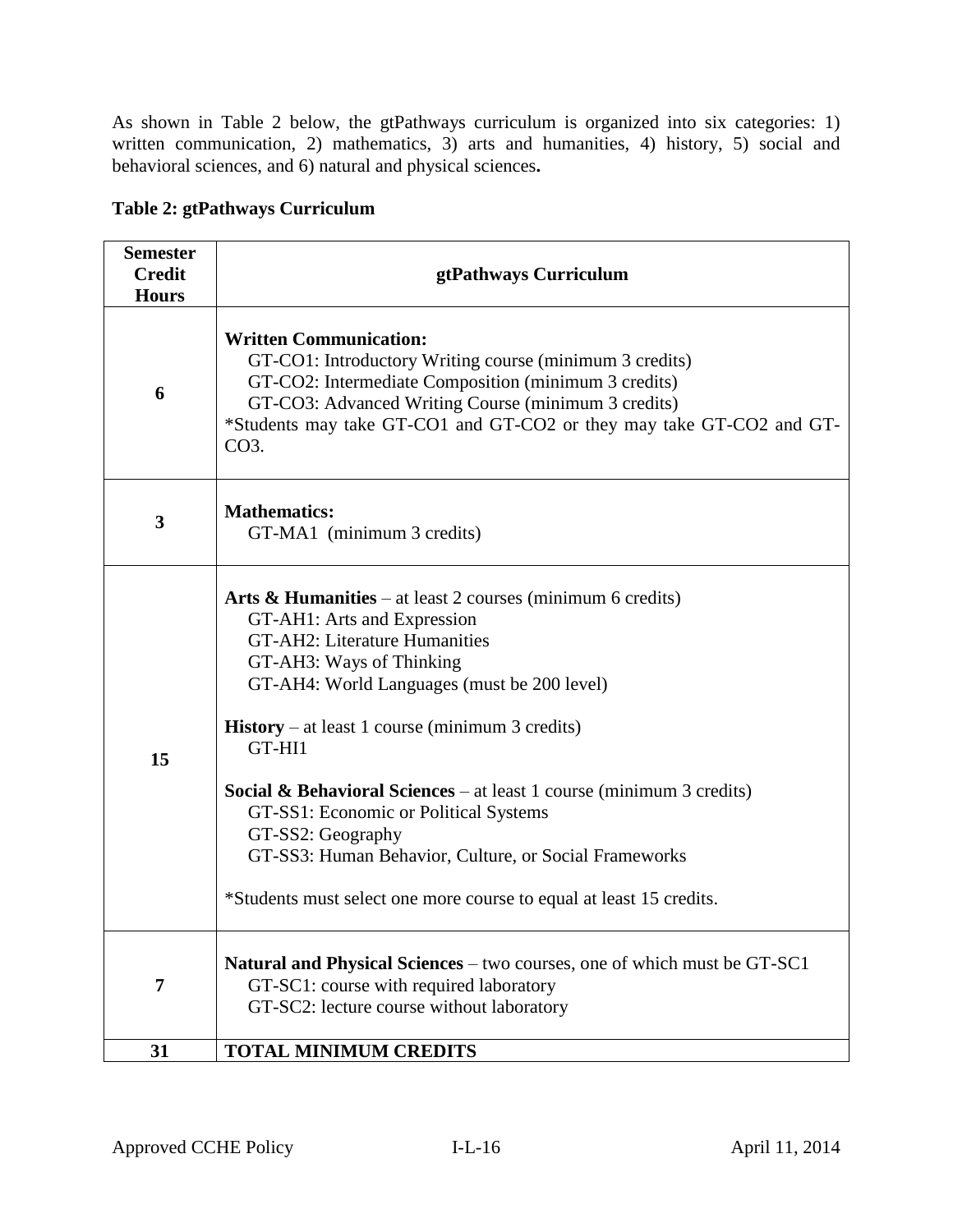To complete the gtPathways curriculum, students are required to complete the minimum 31 semester credit hours and earn a C- grade or better in each course. The guarantee of applicability of credit of gtPathways coursework to the receiving institution's general education requirements is limited to the minimum number of semester credit hours in each category**.** So, for instance, if a student takes two GT-HI1 courses and then transfers, the receiving institution must apply only one of the GT-HI1 courses. The remaining GT-HI1 course may be applied to major or elective credit at the discretion of the institution.

Students and academic advisors should note that not all of a degree's general education courses may be gtPathways approved. Courses that are gtPathways approved are designated as such in each institution's Course Catalog. Generally speaking, as long as a student does not take more general education courses than are required for his or her degree or change his or her major, then gtPathways courses completed at one public or participating private institution with a C- or better shall be applied to the degree's general education requirements or the requirements of the declared major at the receiving institution, given that the degree's general education core contains gtPathways courses. These limitations are explained below in more detail.

# 7.01 Limitation #1: Not All Degrees Contain the gtPathways Curriculum

Some degrees do not contain the gtPathways curriculum in whole or in part. These degrees have waivers from the Commission not to have to include gtPathways in their general education cores.<sup>20</sup> It should be noted that although the general education cores of these degrees do not contain the gtPathways curriculum, they are still in line with the general education course guidelines in §23-1-125(3), C.R.S. That is, they are "…designed to ensure that students demonstrate competency in reading, critical thinking, written communication, mathematics, and technology." It is also important to note that institutions are still required to accept gtPathways courses in transfer and apply the credit when these degrees contain gtPathways courses in their general education cores. Since not every degree contains the gtPathways curriculum, this has several implications for students who will, or believe they may, transfer:

- 1. The gtPathways curriculum will satisfy at least 31 credits of general education requirements in most degrees, but not all degrees.
- 2. If the bachelor's degree into which the student intends to transfer contains the gtPathways curriculum, or an academic advisor for that degree affirms that the student's gtPathways courses will apply to major or elective requirements, then gtPathways courses are a good choice for that student.
- 3. If the degree does not contain the gtPathways curriculum, and the academic advisor indicates that none or few gtPathways courses will apply to the degree requirements, then the student should be advised that, although all coursework will *transfer*, it may not *apply* so it won't get the student closer to completing the bachelor's degree. Early transfer may be a good option in these instances.

 $\overline{a}$  $^{20}$  A list of these degrees, that do not contain the full gtPathways curriculum, is maintained on the Department's website at [http://highered.colorado.gov/Academics/Transfers/Students.html.](http://highered.colorado.gov/Academics/Transfers/Students.html)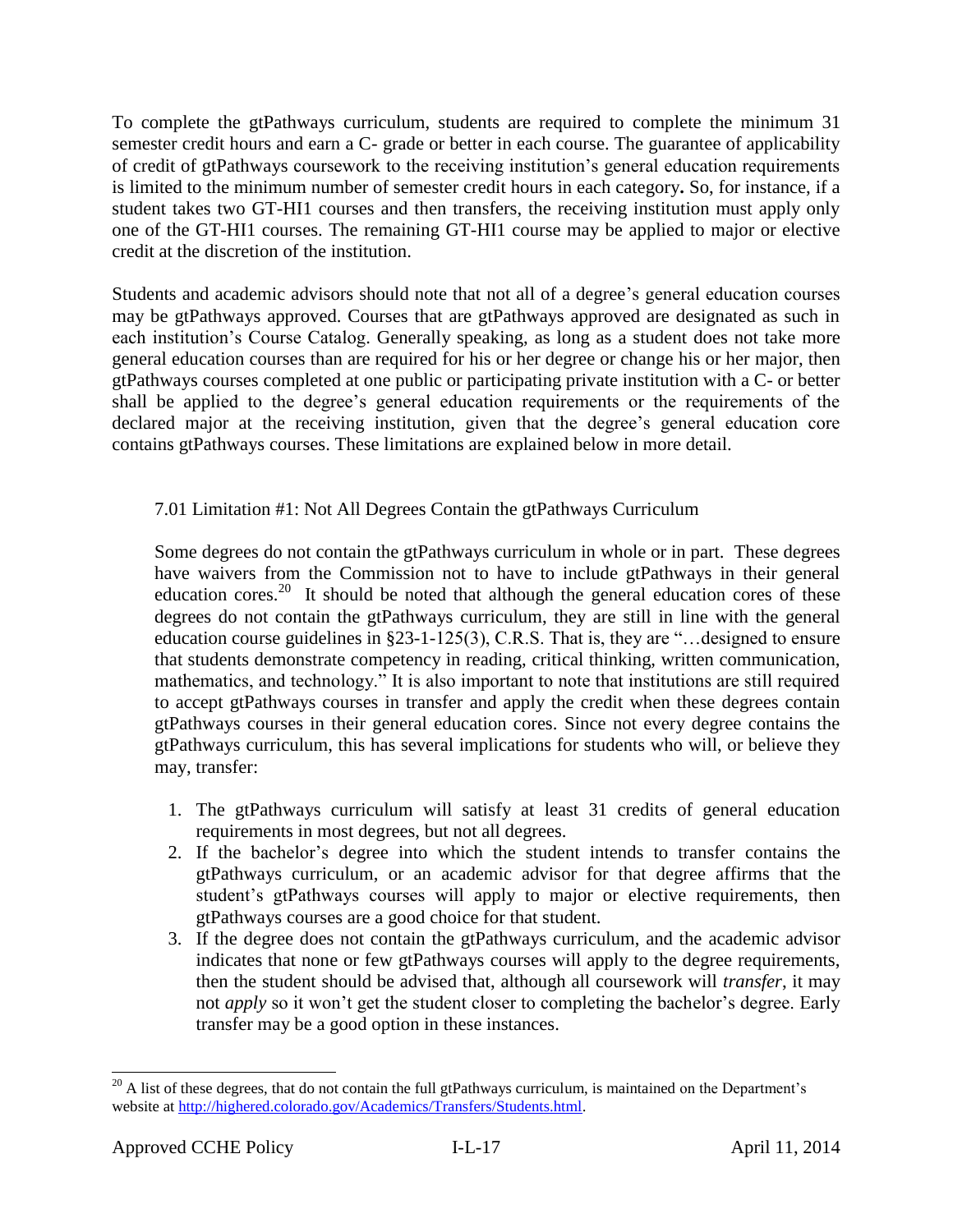7.01.02 Limitation #2: Students May Need to Request the gtPathways Curriculum

Per Addendum B of the 2013 Performance Contracts, $^{21}$  institutions of higher education were given flexibility from having to include the gtPathways curriculum in the general education core of their Liberal Arts & Sciences baccalaureate degrees, as long as the institution continues to offer a full gtPathways curriculum for those Liberal Arts  $\&$ Sciences students who choose to complete the entire gtPathways curriculum. Thus, in cases where students begin a Liberal Arts & Science bachelor's degree at one institution and know they will or may transfer to another institution, the student should ensure he or she is completing the gtPathways curriculum to ensure transfer and application of as many general education credits as possible.

7.01.03 Other Limitations on gtPathways'Guarantee:

It is important to note that gtPathways courses are not based on course equivalencies but meet content and competency criteria. Same or similarly-named gtPathways courses at different institutions are not guaranteed to be equivalent to one another. Students should not presume that because they took a gtPathways course at one institution that the same or similarly-named gtPathways course at a different institution contains the same material. This is important because receiving institutions will sometimes advise students to take a course at their institution that has the same or similar name to a course they previously took at a different institution. Institutions advise students to do this when it has been determined that the student's previous coursework has not prepared them for subsequent coursework at the receiving institution. All gtPathways courses that are a part of the degree's general education will still transfer and apply to general education requirements.

# **8.00 Transfer Options for Students**

The following parts of this Section 8.00 describe the options for students to transfer coursework among Colorado's public and participating private institutions of higher education. To be effective, these transfer options require institutions of higher education to advise students to help them know which courses are most appropriate for their intended major programs of study. Also, students need to consult with their academic advisors when registering for courses to make informed decisions if planning to transfer to another institution. Informed decision-making is the best strategy for successfully transferring coursework among institutions and ensuring this policy's effectiveness.

# 8.01 Transfer of gtPathways Courses

When evaluating a transfer student's transcript, each public higher education institution will apply gtPathways credits to its general education requirements (where the degree's general education core contains gtPathways courses), subject to the limitations listed

l <sup>21</sup> Available on the Department's website at<http://highered.colorado.gov/Academics/PerformanceContracts/>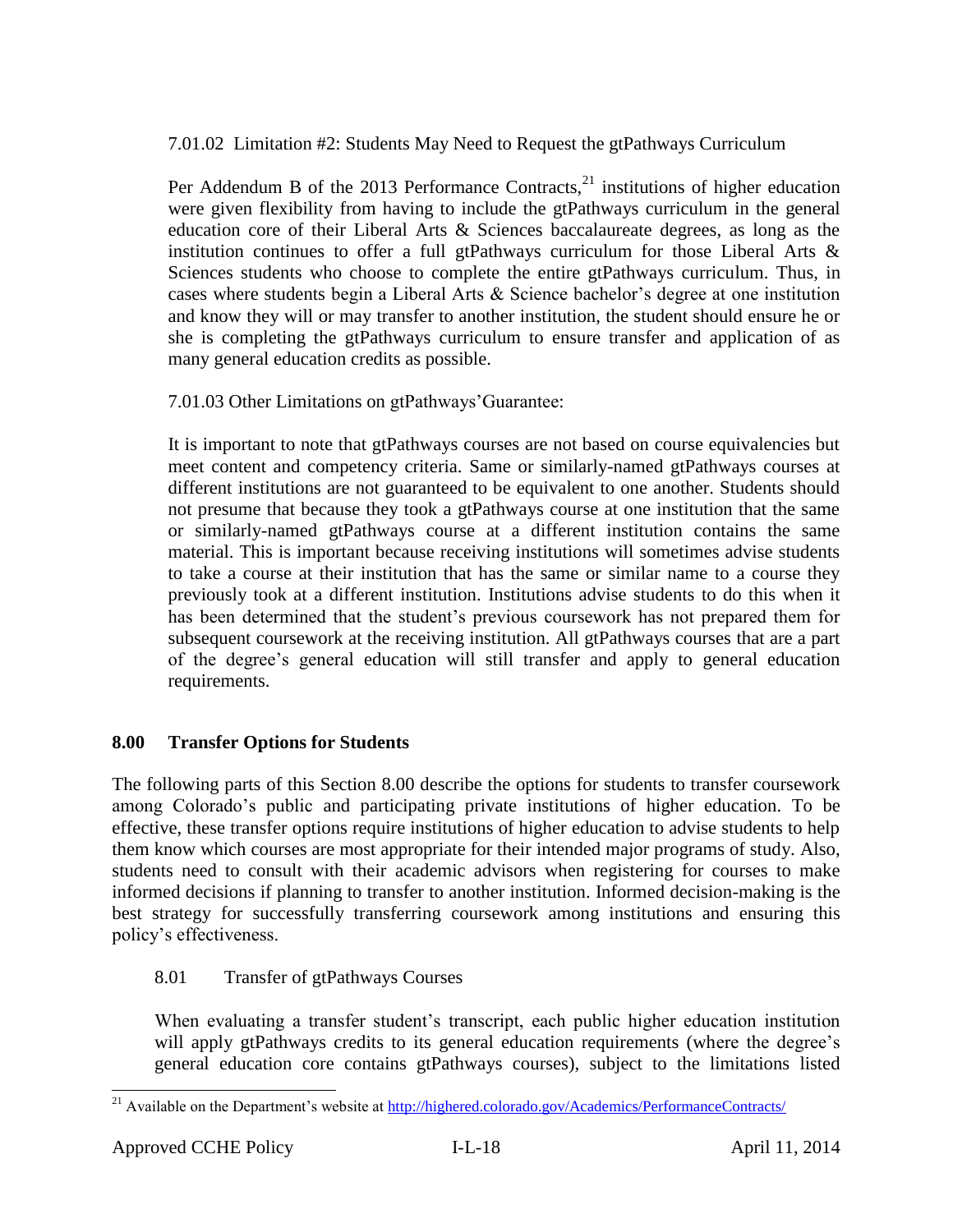above. In some cases, an institution, at its own discretion, may apply gtPathways courses to both general education and major requirements. GE Council agreed that receiving institutions may not require students to demonstrate that the gtPathways courses they took at another institution adequately prepared the student for subsequent coursework at the receiving institution.

## 8.02 Statewide Transfer Articulation Agreements

A Statewide Transfer Articulation Agreement (STAA) is an agreement among Colorado community colleges, junior colleges and four-year public institutions that offer a degree program in common, such as a Bachelor of Arts in History. Statewide Transfer Articulation Agreements allow students to:

- 8.02.01 Graduate from a two-year institution with a 60-credit Associate of Arts (A.A.) or Associate of Science (A.S.) degree with designation, such as an Associate of Arts in Business [§23-6-211 and §23-71-123(3), C.R.S.].
- 8.02.02 Enroll, with junior status, at a 4-year institution if the student successfully completes the A.A. or A.S. degree that is the subject of the Statewide Transfer Articulation Agreement. It is important to note, however, that successful completion of the A.A. or A.S. degree does not guarantee admission into the four-year institution or the degree program at the fouryear institution [§23-1-108(7)(b)(I), C.R.S.]. Students should always seek advising from the appropriate advisor at their two-year institution and the four-year institution into which they plan to transfer.
- 8.02.03 Complete the bachelor's degree in no more than 60 additional credits at the receiving four-year institution (for a total of 120 credits) [§23-1- 108(7)(b)(II), C.R.S.], except where the degree program received a waiver from the Commission to exceed 120 credits [§23-1-125(1)(b), C.R.S.].

Statewide Transfer Articulation Agreements and other Degree Transfer Agreements are listed on the Department's website at<http://highered.colorado.gov/Academics/Transfers/>

### 8.03 Institutional Transfer Guides

Institutional transfer guides ensure that a student who completes an A.A. or A.S. degree with a grade of C- or better in all courses will have at least 60 credits of his or her A.A. or A.S. degree applied to the bachelor's degree requirements at the receiving institution and the students will be granted junior status if admitted. Because most liberal arts and sciences degrees are designed to be completed in 120 credit hours, a transfer student can complete many degrees in 120 credit hours and 4 years, given that the transfer student follows the degree plan outlined in the transfer guide and does not take courses that are not required. It should be noted, however, that not all degrees for which there are transfer guides can be completed in an additional 60 credits.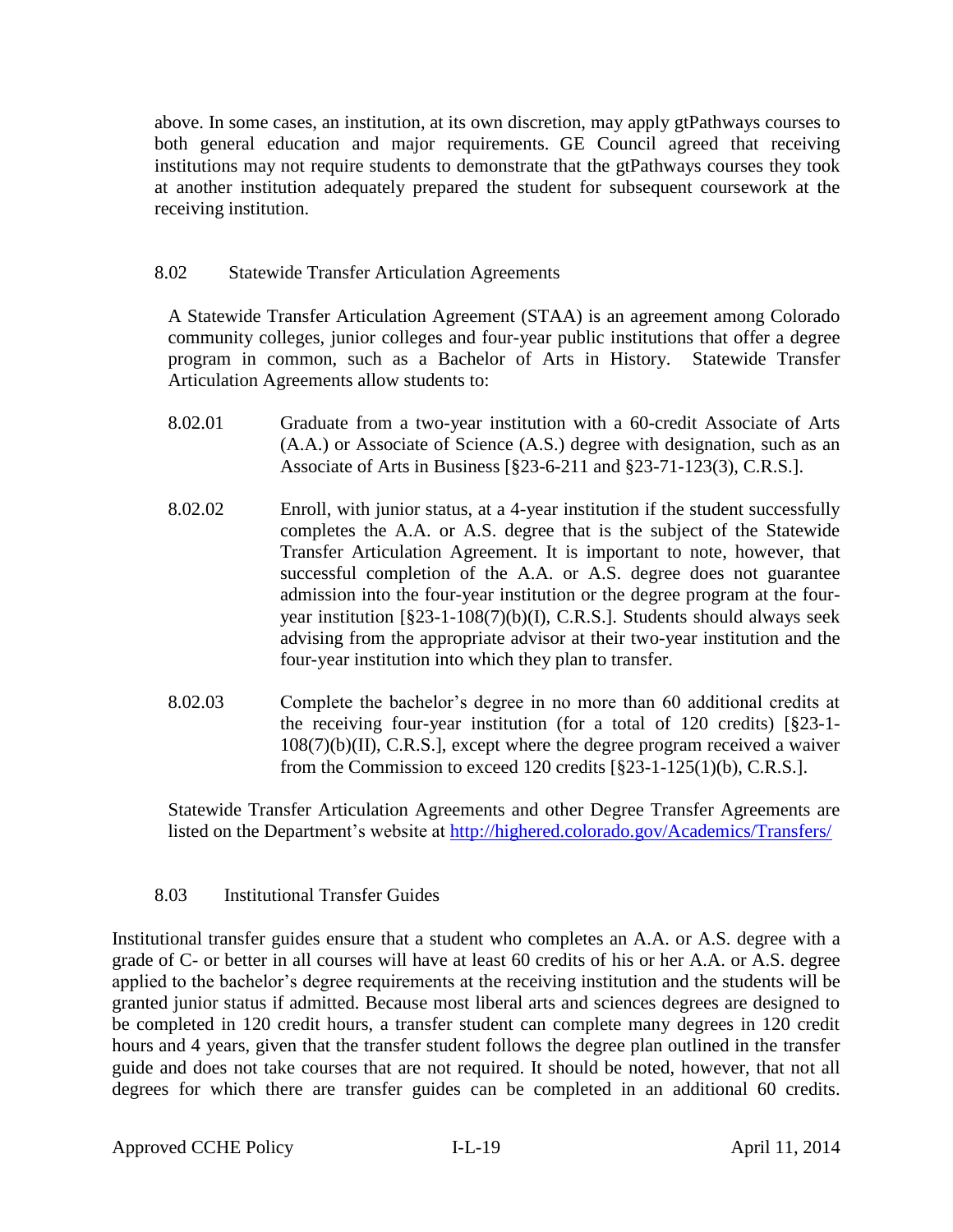Completion of the curriculum prescribed within Institutional Transfer Guides does not guarantee admission to a participating receiving institution. Students must meet all admission and application requirements at the receiving institution including the submission of all required documentation by stated deadlines. Please note: students transferring to a University of Colorado institution (Boulder, Colorado Springs, Denver) must satisfy the CU System's MAPS (Minimum Academic Preparation Standards) requirements.

Institutional Transfer Guides for each four-year institution are linked on the Department's website at<http://highered.colorado.gov/Academics/Transfers/Guides/default.html>

# 8.04 Transfer of Associate of Arts and Associate of Science Degrees

A student who earns an Associate of Arts (A.A.) or Associate of Science (A.S.) degree at a Colorado public institution, including completing the gtPathways curriculum with a grade of Cor better in all courses, will transfer, upon admission, with junior standing into all Liberal Arts & Sciences bachelor degree programs offered by a Colorado public four-year university. The credits earned in the associate degree program will apply at minimum to 31 credit hours of lower division general education and 29 credit hours of additional graduation credits. The receiving institution will evaluate credit for prior learning following its standard policy. Students should follow the Statewide Transfer Articulation Agreement (if there is one for the chosen bachelor degree) or the receiving institution's Transfer Guide while considering what courses to complete as part of the A.A. or A.S. degree.

# 8.05 Reverse Transfer (Degree within Reach)

Students who have some college completed but who have not yet attained a degree, may be eligible for an associate's degree if they meet the following criteria:

- o The student has completed 15 credit hours at a community college in Colorado;
- o The student has a minimum of 70 credit hours, including coursework at the fouryear institution;
- o The student has completed those 70 credit hours within 10 years of enrollment at any institution;
- o The student's completed credit hours meet the requirements for an Associate of Science, Associate of Arts or Associate of General Studies, to be determined via degree audit at the community college; and

o The student has not requested that your data be withheld at either institution. For more information, see [http://degreewithinreach.org.](http://degreewithinreach.org/)

# 8.06 Transfer of Credits from Area Vocational Schools

Students who successfully complete Career and Technical Education (CTE) coursework may be able to transfer the credit for those courses into an Associate of General Studies